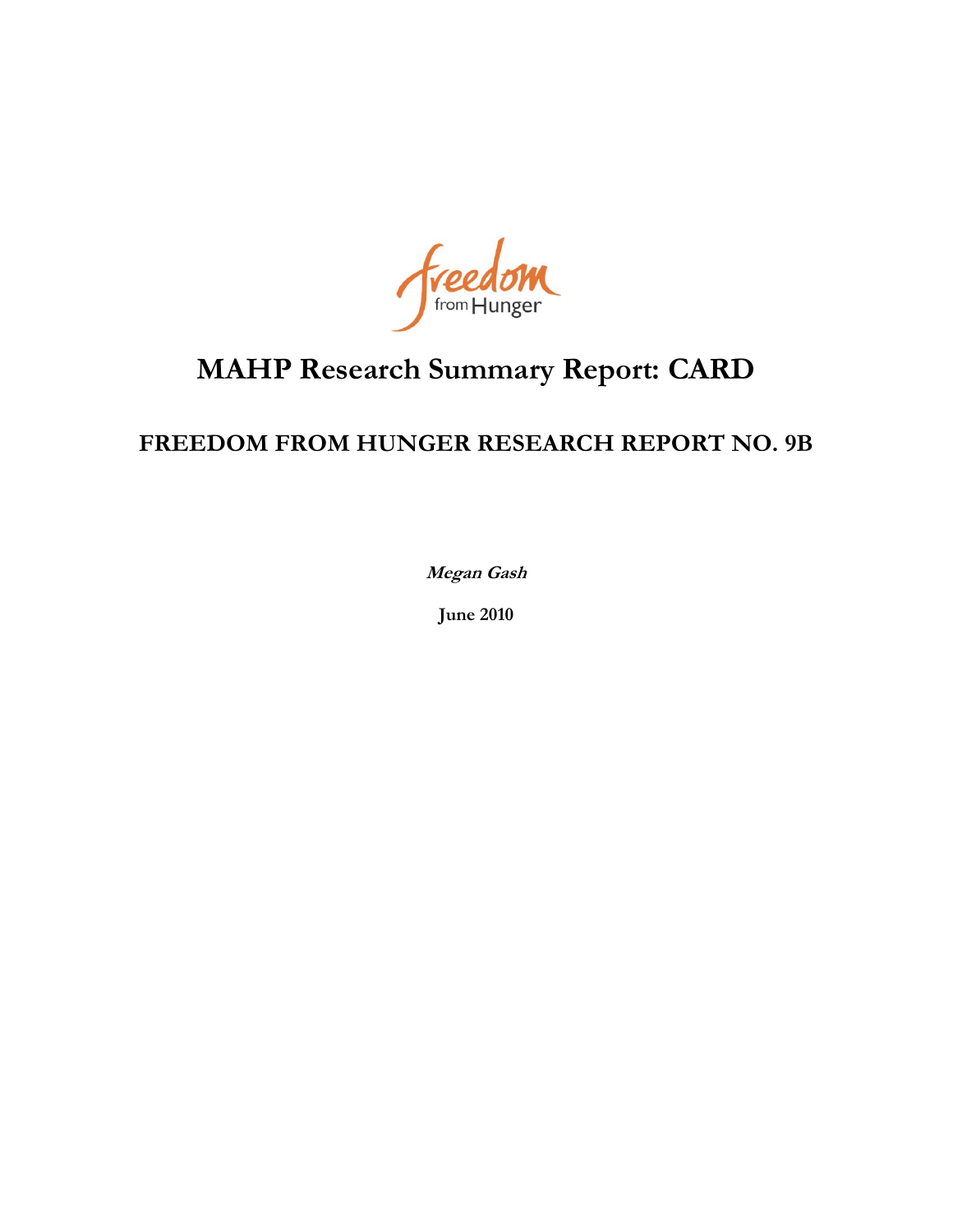# **Table of Contents**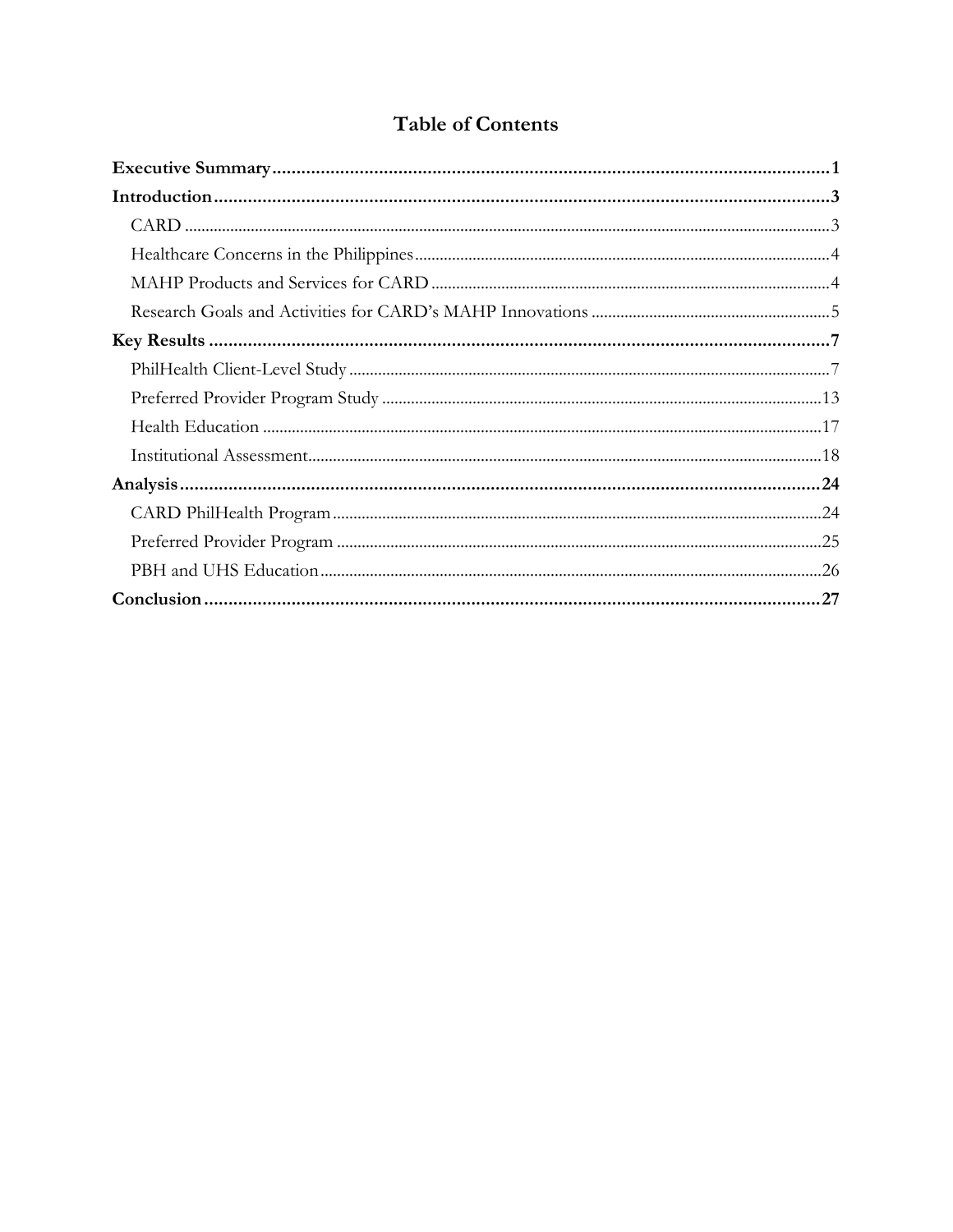# **MAHP Research Summary Report: CARD**

# **EXECUTIVE SUMMARY**

From January 2006 until December 2009, Freedom from Hunger worked with the microfinance organization CARD in the Philippines to pilot new health protection services for its existing microfinance clients as part of a global initiative. Funded by the Bill & Melinda Gates Foundation, the Microfinance and Health Protection (MAHP) initiative piloted health protection innovations with four additional microfinance organizations, following the development of these innovations from market research through initial implementation and scale. Through the market research, CARD identified pressing health needs and concerns of its clients and designed four products and services to address these issues: access to loans for health insurance, a discounted program for private healthcare providers, health education, and an affordable medicines program (launched towards the end of the pilot program).

A key component of the MAHP initiative also included conducting research activities to document evidence of the effects that these new products and services had on clients. The 12 separate research activities identified interesting findings that have been synthesized in this report to provide a holistic understanding of the performance and reception of these products and services. Although the research designs and data-collection methods varied in rigor, the outcomes are expressed in general terms as indications of program performance. We are cautious not to overstate the meaning of the data but attempt to use it to provide insight into understanding how the clients use the health protection products and services and their general satisfaction with them.

It is evident from the research results that CARD has executed a highly successful pilot program of health protection products and services. High levels of member satisfaction and willingness to recommend CARD's products indicate that the PhilHealth, Preferred Provider (PPP) and health education programs are appreciated and well-received. Members feel that the CARD PhilHealth program provides security in the event of a medical emergency, saves them money, offers an affordable and preferred payment structure and, even though some would like expanded coverage, many members outside of PhilHealth areas would also like access to it. The PPP is seen as providing quality service at an affordable rate. Many members would recommend it without having used it themselves and the providers themselves appreciate how participation contributes to their social mission as well as expands their client base.

*Plan for Better Health* (PBH) and *Using Health Care Services* (UHS) modules have led to potential positive changes in key behaviors that help prepare members plan ahead to pay for health expenses and to advocate for better health services.. Education for the PhilHealth program helps increase both member and staff understanding of the insurance. CARD staff members appreciate and use MAHP products and services, believe they contribute to member retention and see them as aligning with CARD's mission while ultimately having a positive impact on members. Both the deep commitment from CARD management and the environment in which the products were introduced enabled the ability to hire appropriate staff to successfully implement the programs, which have helped set CARD apart from its main competitors in the Philippines.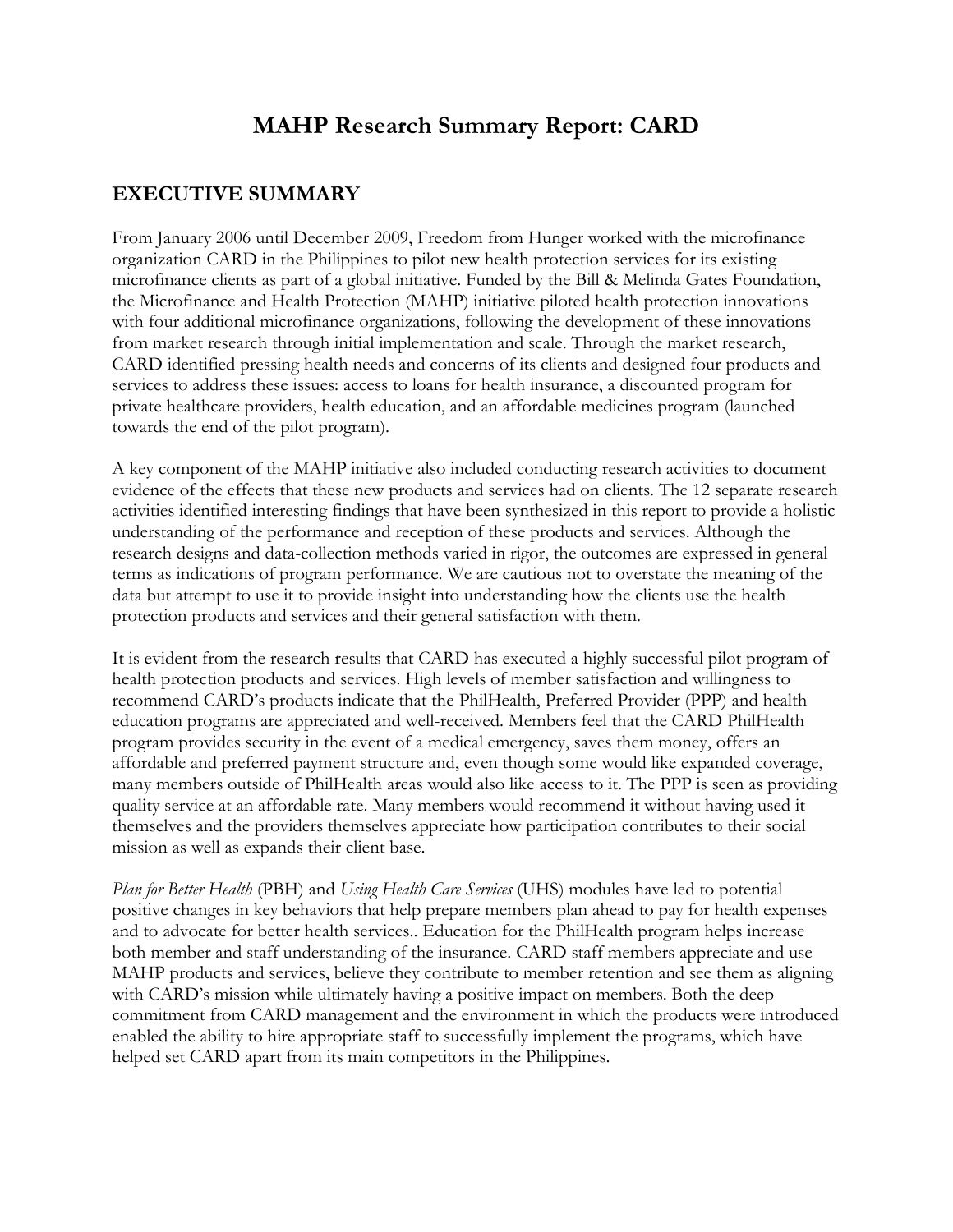CARD's PhilHealth program has also contributed to the field of microfinance by creating a model that demonstrates how health insurance can be more accessible to MFI clients if offered through low weekly payments while allowing access to services before the full cost is paid. Further, the program shows that microfinance institutions (MFIs) can effectively link with a national health insurance program to bring health protection options directly to the poor. The CARD health innovations overall stand out as impressive examples for other microfinance organizations to adopt as effective health protection programs that can meet member needs and improve their lives as well as the lives of their families.

*Special thanks should be given to the CARD Research Unit and CARD MAHP staff members who carried out data-collection and data-entry activities for the client-level research activities. Their knowledge, skills and special care for members made these research activities possible.*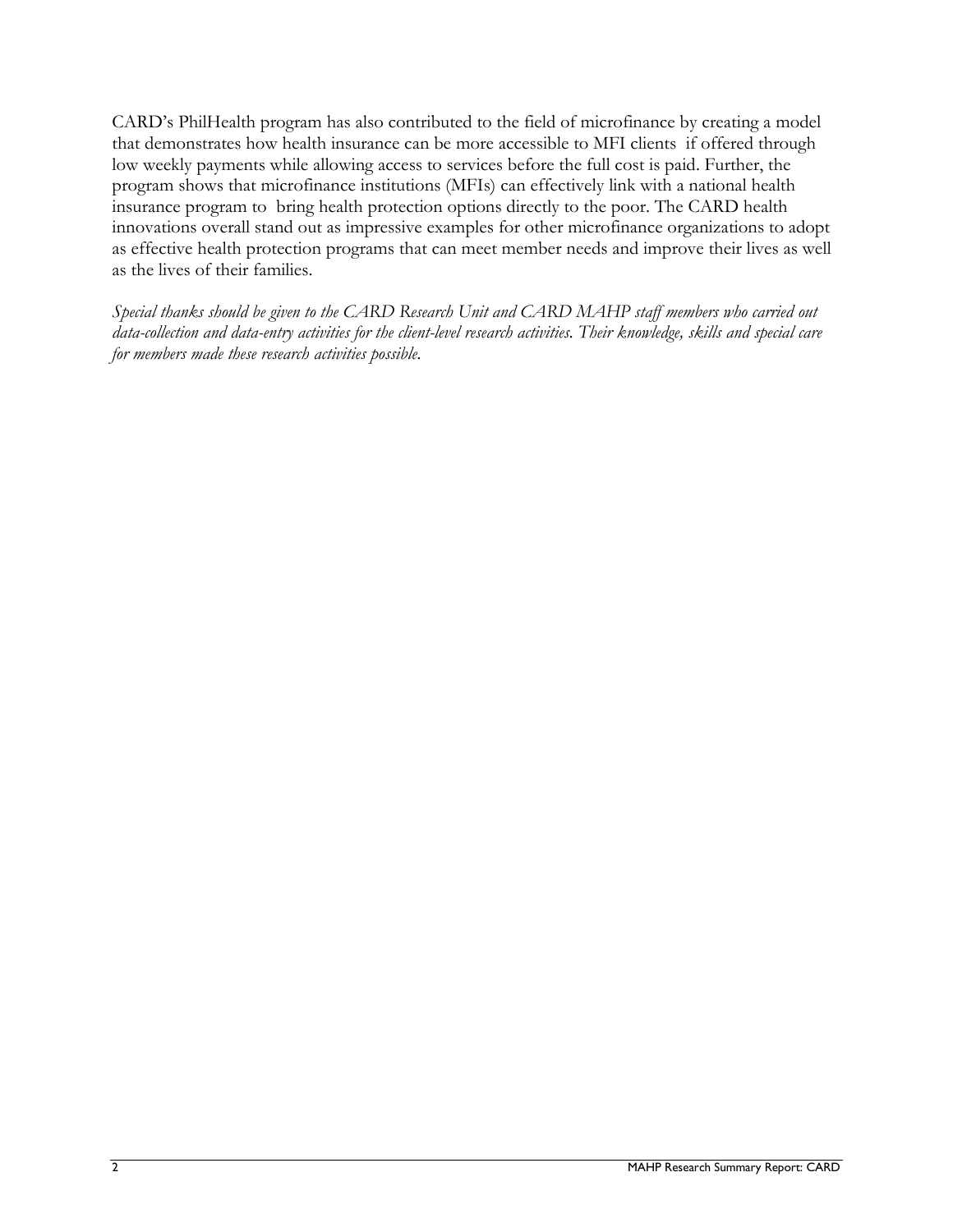# **INTRODUCTION**

Many microfinance institutions (MFIs) have witnessed the significant impact that all-too-common health shocks can have on their clients' ability to repay, save and flourish in their microenterprise endeavors. These MFIs seek sustainable approaches that would safeguard their clients' health while also protecting the institutional bottom line.

Freedom from Hunger, a recognized expert in integrated financial and nonfinancial services for the poor, launched the Microfinance and Health Protection (MAHP) initiative in January 2006 with funding from the Bill & Melinda Gates Foundation. This initiative enabled Freedom from Hunger to add new health protection services to existing microfinance programs, including healthcare financing, health savings, health education or other services as identified through market research. The pilots for these new services were implemented in Bénin with PADME, in Bolivia with CRECER, in Burkina Faso with RCPB, in India with Bandhan and in the Philippines with CARD. These new services are currently reaching more than 300,000 microfinance clients combined.

In keeping with Freedom from Hunger's longstanding commitment in proving progress and documenting effectiveness, the grant also underwrote impact studies and other assessments of MAHP-related innovations. The overarching goals for conducting this research centered on addressing the following two key research considerations:

- 1) Whether the provision of these health services improves client well-being
- 2) Whether the provision of these health services improves institutional performance

As the products were introduced and implemented, appropriate research activities were designed to help answer these questions for each participating MFI. Various activities assessed client well-being in regards to individual MFIs' products and services, and other activities addressed specific aspects of an institutional assessment to better understand the factors affecting project implementation.

This paper looks at the research activities that examined various aspects of the MAHP innovations with CARD in the Philippines. First, the introduction section provides an overview of the following:

- CARD Mutually Reinforcing Institution (CARD MRI)
- Prominent health issues facing the Philippines at the time of the inception of MAHP
- CARD's products and their outreach  $\bullet$
- Research goals and activities

Next, the key results section describes the methodology and results of the research activities. The analysis section provides an interpretation of the key results, and the paper ends with a short conclusion.

# **CARD**

CARD Mutually Reinforcing Institutions (CARD MRI or CARD) is a conglomerate of related institutions in the Philippines that includes a large NGO offering microfinance services, two regulated microfinance banks, a training and development institute, a business development services arm and an insurance company offering life, accident, disability and property insurance. CARD also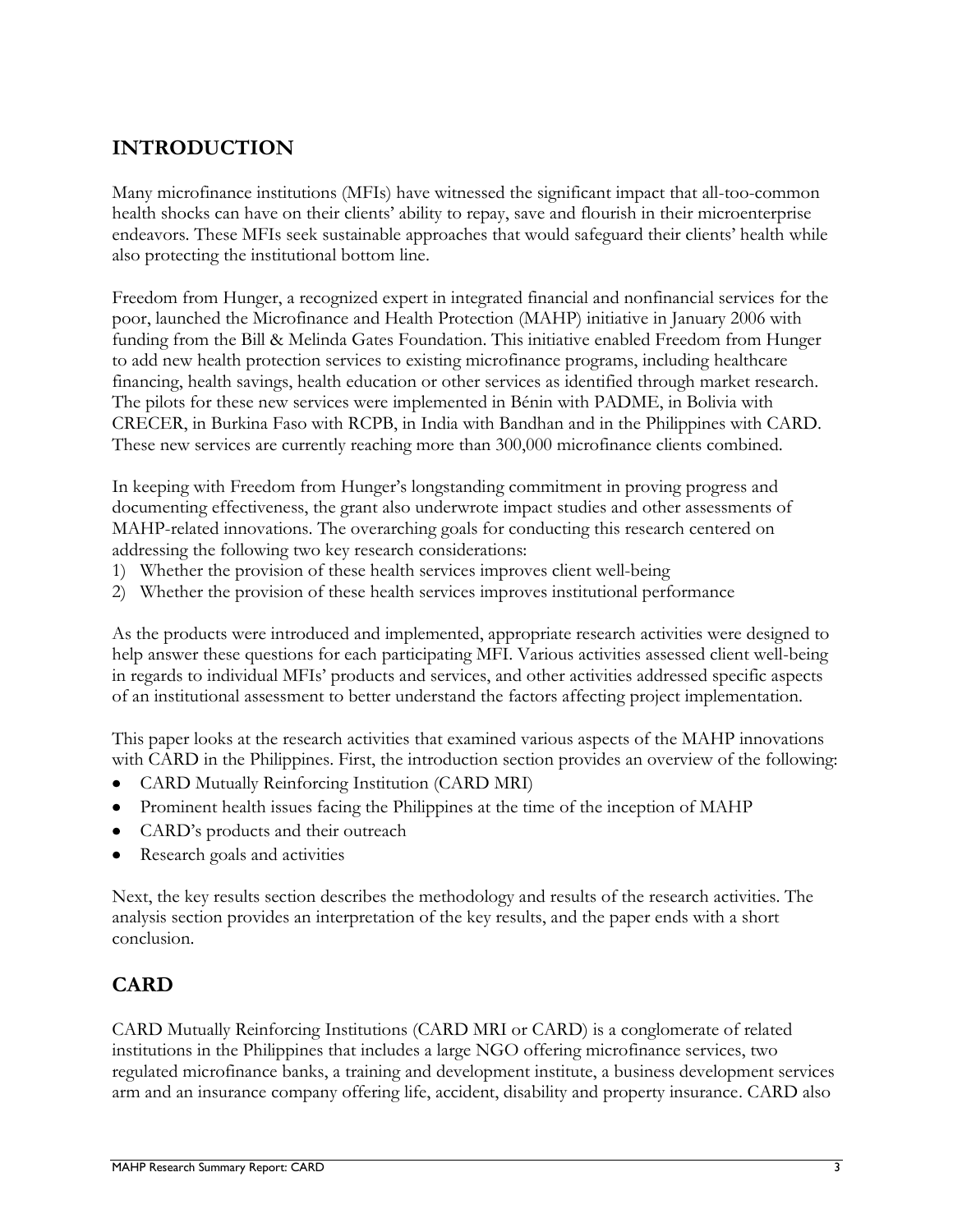operates directly and through partnerships with other MFIs in several other Southeast Asian countries. CARD offers a range of credit and savings products to its all-female membership, including *Credit with Education* for clients who take out individual loans in a group setting as inspired by the ASA model (Bangladesh), and who receive brief, interactive education sessions at their weekly repayment meetings. The organization has been an active partner of Freedom from Hunger since 2000. Table 1 provides basic outreach and financial indicators on CARD.

| Year MFI established                                                      | 1986       |
|---------------------------------------------------------------------------|------------|
| Number of active borrowers                                                | 967,963    |
| Outstanding gross portfolio                                               | 81,539,597 |
| <b>PAR 30</b>                                                             | $1\%$      |
| Number of savers                                                          | 991,474    |
| Total savings deposits                                                    | 50,889,954 |
| Operational self-sufficiency                                              | 117%       |
| Year started Credit with Education                                        | 2000       |
| Number of members in credit group program receiving Credit with Education | 882,673    |

| Table 1: CARD Institutional Data as of December 2009* |  |
|-------------------------------------------------------|--|
|-------------------------------------------------------|--|

\*Data as of 31 December 2009 as provided by CARD

### **Healthcare Concerns in the Philippines**

Regional and local public health clinics provide basic preventive and curative care, but they often lack proper diagnostic services and essential drugs. More serious illnesses are treated at hospitals located in larger towns and cities, which is often a significant distance for rural clients. A severe shortage of physicians, pharmacists and nurses throughout the country limits availability of trained health personnel in rural areas, where two-thirds of the country's poor reside. CARD clients, especially those in rural areas, expressed the need for greater access to affordable primary care and prescription medicines to help with the prevention, early treatment and management of illnesses.

Prescription drugs in the Philippines are the most expensive of any country in the region. The Department of Public Health has developed national formulary and bulk-purchasing schemes in an attempt to alleviate this problem. CARD representatives reported recently that access to current (within expiration date) prescription drugs and medical devices is difficult. Other reports indicate continuing logistical problems with obtaining, distributing and safely storing pharmaceuticals.

Infectious diseases such as malaria, dengue fever, diarrhea and tuberculosis remain persistent health concerns. Chronic and acute diseases such as diabetes, high blood pressure, heart disease, cancer and urinary tract infections, however, have increased dramatically and represent dominant concerns for CARD clients.

# **MAHP Products and Services for CARD**

The design of CARD's health protection services reflects the particular demand of the local population, as revealed through in-depth market research and analysis of other regional and countrylevel epidemiological and health systems information. CARD clients, especially those in rural areas, expressed the need for greater access to affordable primary care and prescription medicines to help with the prevention, early treatment and management of illnesses. CARD then designed the following health protection products and services: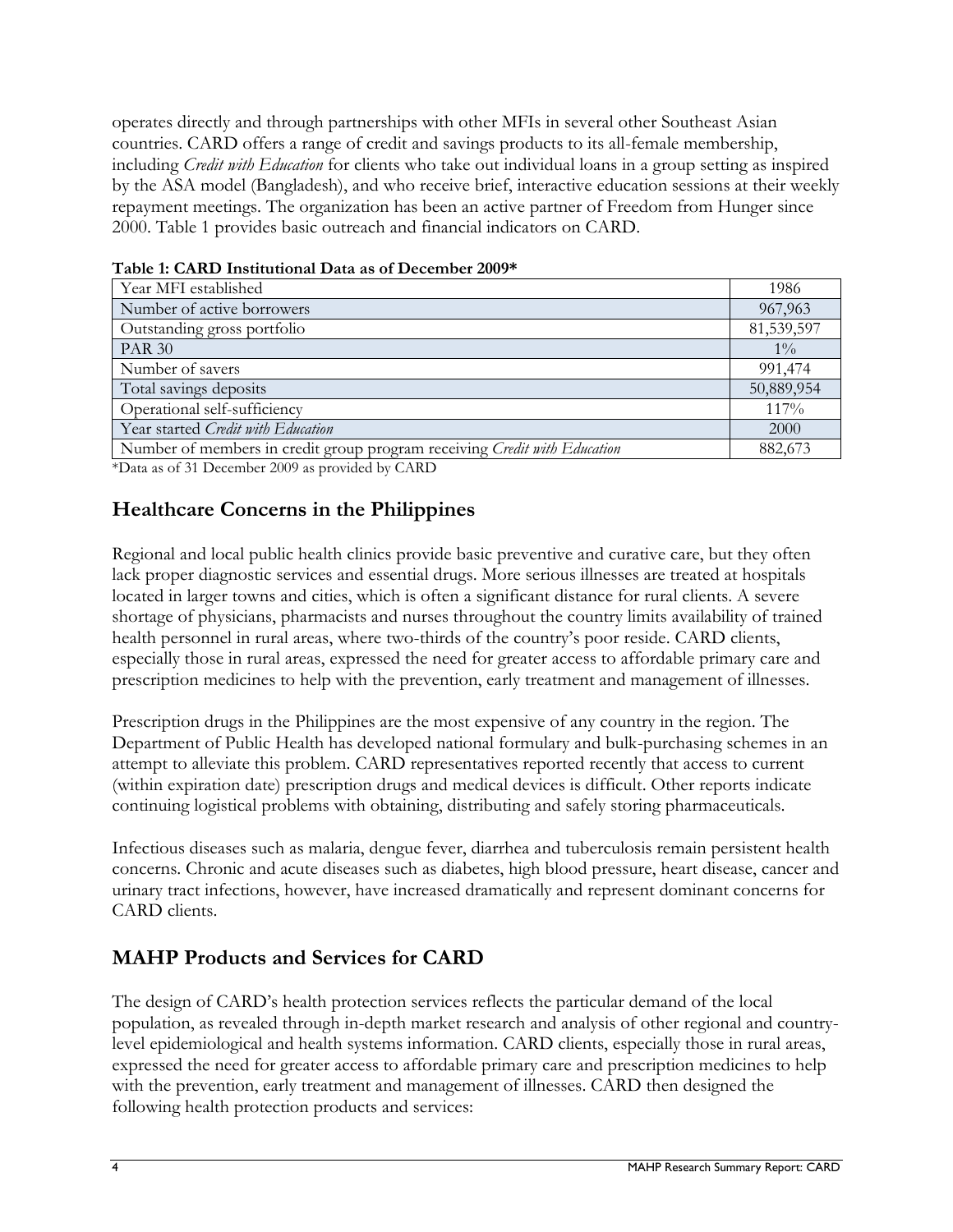- Access to loans for hospitalization insurance through PhilHealth KaSapi Program
- Access to a range of discounted services to CARD clients and their family members through Preferred Provider Program (PPP)
- *Plan for Better Health* (PBH) and *Using Health Care Services* (UHS) education modules about how to plan ahead and prepare for illness and how and when to access local healthcare services
- Exploration of linkage to franchise distributors of affordable essential drugs, which led to the development of the Affordable Medicines Program (in late 2009)

Recognizing that their capacity to save will often be inadequate to meet large health expenses, CARD clients expressed a desire for health insurance, particularly for low-frequency, high-impact events requiring hospitalization. CARD's linkage with PhilHealth, the national health insurance program of the Philippines, helps eligible clients enroll in the insurance and use loans to make the annual premium more affordable, with weekly payments that assure continuous coverage throughout the year. By establishing linkages to private healthcare providers who offer discounts to CARD clients through the PPP, CARD is giving its clients expanded primary-care options in their communities without involving the MFI in the direct provision of medical care. The PBH and UHS education complements the PPP by helping clients learn how to utilize health services as well as learn how to plan for future illnesses. Additionally, the exploration and later establishment of the Affordable Medicines Program (AMP) addresses the clients' urgent need for more affordable medicines for their health needs.

Table 2 demonstrates the progress of the MAHP interventions over the lifetime of the project. Note that indicators on the AMP are not included since the program launched at the end of the project data-collection period.

|                                                            | December   | December | December |
|------------------------------------------------------------|------------|----------|----------|
|                                                            | 2007       | 2008     | 2009     |
| Number of active borrowers in institution                  | 456,737    | 526,272  | 967,963  |
| People receiving full MAHP package                         | 14,209     | 35,160   | 152,424  |
| Percentage of active borrowers receiving full MAHP package | $3.1\%$    | $6.7\%$  | $15.7\%$ |
| Total number of members enrolled in health micro-insurance | 2,584**    | 8,549**  | 13,651   |
| Total number of insured (member+family)                    | $12.920**$ | 42,745** | 68,250   |
| Number of providers in PPP                                 |            | 64       | 151      |
| Number of clients with access to approved provider         | 11,625     | 26,611   | 138,774  |

#### **Table 2: CARD's MAHP Products and Services Outreach\***

\*Data reported to Freedom from Hunger by CARD that represents MAHP outreach throughout the institution unless otherwise noted.

\*\*Data represents Laguna area only. Note that the December 2009 numbers for the "Total number of members enrolled in health micro-insurance" and "Total number of insured" represent all areas with CARD PhilHealth insurance.

# **Research Goals and Activities for CARD's MAHP Innovations**

A key component of the MAHP initiative is to provide evidence that integrated microfinance and health protection services have impact on microfinance institutions and their clients. The MAHP research and evaluation activities for CARD include the documentation of both quantitative and qualitative results across all of the MAHP package components. Research design and data collection for client-level and institutional-level indicators began in 2007 and continued through December 2009.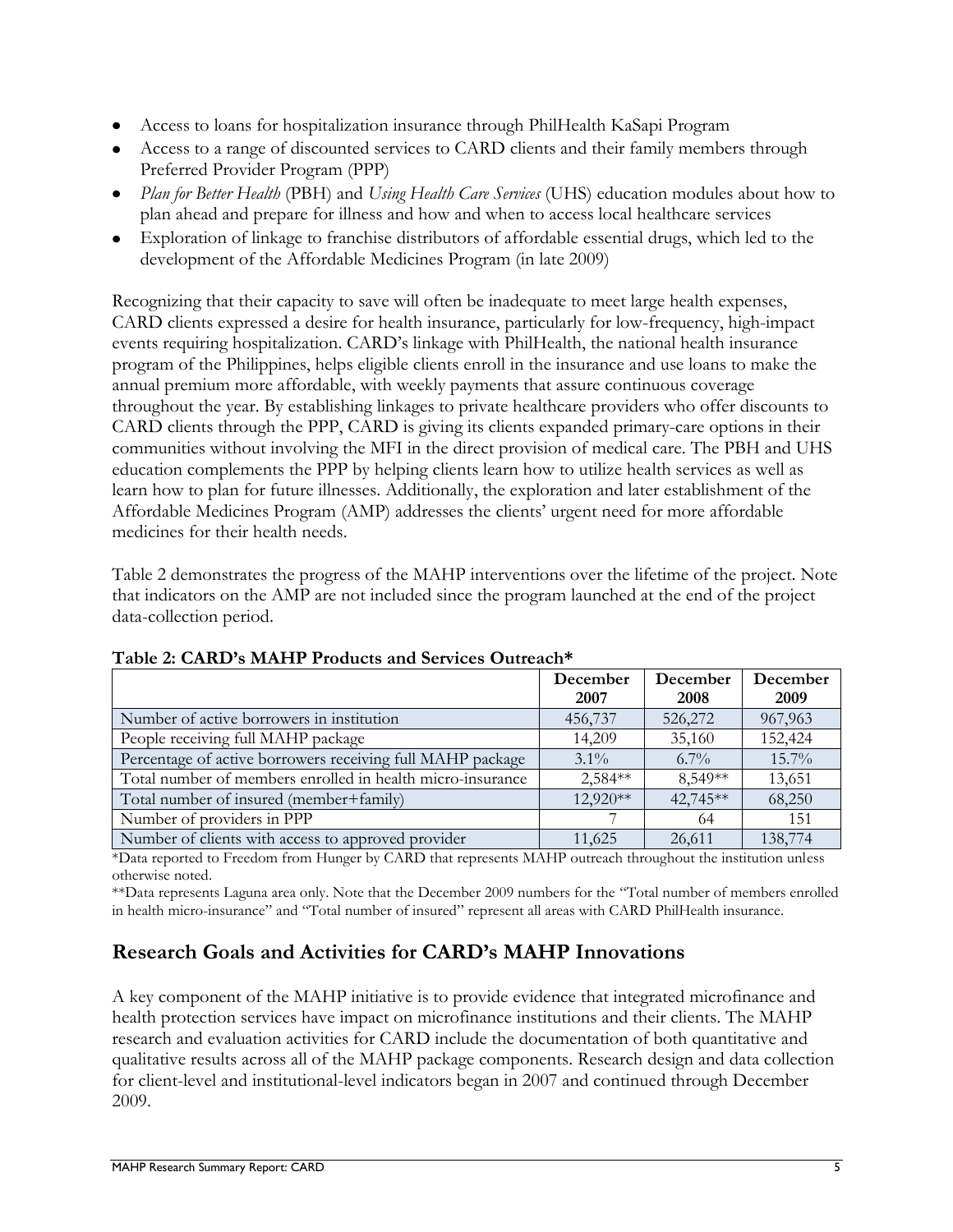For CARD, as with all five MAHP partners, the evaluations draw on data collected from individual client interviews, focus-group discussions (FGDs), institutional assessment exercises and MAHP institutional indicators to examine two primary questions:

- 1) Does the provision of integrated microfinance and health protection services by an MFI have a positive impact on client health and financial status?
- 2) Does this provision of services result in stronger institutional performance as measured by growth rate, client loyalty and retention, repayment rates, demand for and effective use of MFI services, and overall competitive position?

In order to answer these questions, Freedom from Hunger worked with CARD to design and implement research activities that looked at various aspects of the MAHP innovations. Most of the research activities in this report focus on client health and financial status, but some focus on the ability of the institution to integrate these new products into normal operations and help it flourish. It should be noted that the data-collection and analysis efforts to answer Question #2 regarding stronger institutional performance, are detailed in a separate report called *Costs and Benefits of Health Micro-insurance Premium Loans and Health Provider Linkages: The Experience of CARD in the Philippines*.

The research and evaluation plan for CARD's MAHP innovations changed over time as the innovations matured and new areas of interest emerged. Activities focused on the PhilHealth insurance, the PPP, the health education and other variables for indicating overall institutional performance. The assessment of institutional performance included four main activities: staff satisfaction interviews, a competitor's analysis, an enabling environment study and a brief poverty assessment analysis. Note that research activities did not include assessing AMP, due to the timeline of the development of the program.

The final list of accomplished research activities included 12 components, as outlined below. The activities are primarily organized around the individual products, with the exception of the institutional assessment activities.

- 1. PHILHEALTH CLIENT-LEVEL STUDY
	- a. Insurance Take-Up Study
	- b. PhilHealth Insurance Use Survey
	- c. PhilHealth Client Exit Survey
	- d. Client Satisfaction FGDs
- 2. PREFERRED PROVIDER PROGRAM STUDY
	- a. Bondoc Peninsula Products and Services Questionnaire, baseline and follow-up
	- b. Key Informant Interviews with PPP doctors
	- c. Client Satisfaction FGDs
- 3. HEALTH EDUCATION
	- a. PBH & UHS Mini-Survey
- 4. INSTITUTIONAL ASSESSMENT
	- a. Staff Satisfaction FGDs
	- b. Competitor's Analysis
	- c. Enabling Environment
	- d. Progress out of Poverty Index for Incoming Clients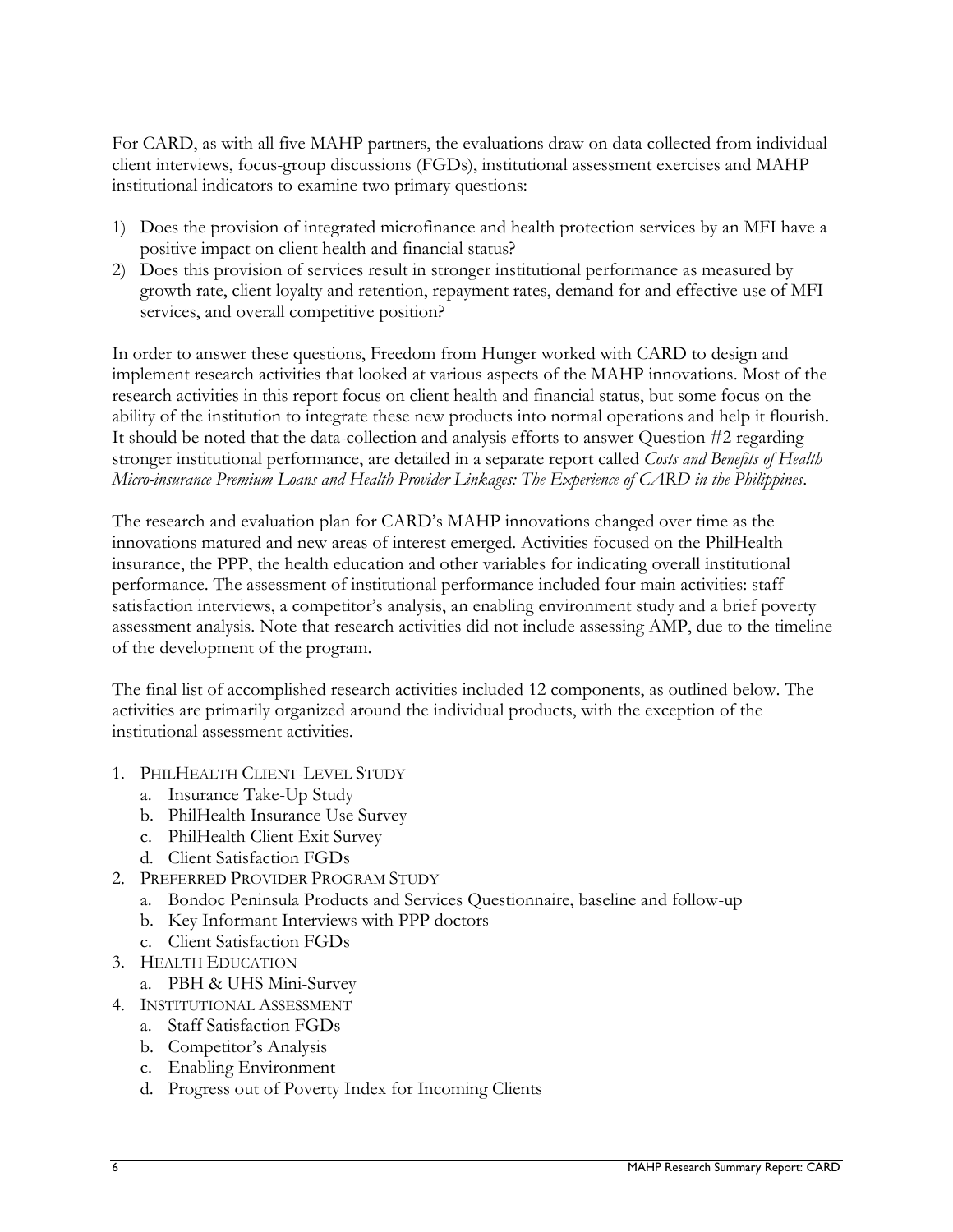The timeline for data collection of these activities covered a period from fall 2008 until fall 2009. Descriptions of the research activities, their purpose and methodologies, are described in the Key Results section.

# **KEY RESULTS**

This section provides descriptions of the methodology and key outcomes for each research activity for CARD's MAHP innovations organized by Freedom from Hunger. Freedom from Hunger staff designed the studies, wrote the surveys and carried out the analysis, and CARD staff collected the data and encoded it. Note that study designs, sampling methodologies and sample sizes vary per activity. Due to limits on time, the interventions were assessed within a relatively short time frame after their introduction. Most results are based on a one-point-in-time observation, but for those studies that compared data from two points in time, we cannot confidently attribute the changes seen to the intervention since there were no control groups or random assignment involved in the study designs. In these cases, however, it is likely that the intervention influenced the outcomes. We are cautious not to overstate the meaning of the data; these outcomes are intended to enhance understanding of the performance of the products and services, the general impressions of those receiving them and the environment in which they were introduced.

The key results section first presents results from activities that assessed the three CARD MAHP products and services separately, and then presents results for research activities that examined the MAHP products collectively. Findings for activities that examine the products and services collectively also include commentary on CARD as an institution. For the sake of brevity, the term ―CARD PhilHealth Program‖ refers to the linkage between CARD and the PhilHealth insurance program that includes CARD acting as an agent to promote and enroll members, and also to the provision of premium loans to enrolled clients.

# **PhilHealth Client-Level Study**

#### **PhilHealth Take-Up Study**

#### **Methods**

CARD and Freedom from Hunger conducted a study to understand rates of client take-up of health insurance as well as understanding and attitudes about available health insurance options. The study was conducted in three CARD branches in which both CARD's PhilHealth product and another health insurance product, Ang inyong Kalusugan ay Pangangalagaan (AKAP), were available over a number of months. The goals of the study were to generate findings that would benefit CARD in understanding the potential market for health insurance among its clients and the differences in members' preferences and perceptions of the CARD PhilHealth and AKAP programs, identify gaps in client knowledge or understanding of the insurance, and help develop strategies to increase health insurance enrollment and financial protection of members.

The Insurance Take-Up quantitative survey was administered in August and September 2009 to 166 randomly selected clients who were representative of three types of clients: those enrolled in the PhilHealth plan (n=47; note that 16 were also enrolled in AKAP), those enrolled in the CARD AKAP plan (n=36; note that 16 were also enrolled in PhilHealth), and those enrolled in neither plan (n=99). All respondents came from the three branches of San Pablo, Dolores and Bay, where both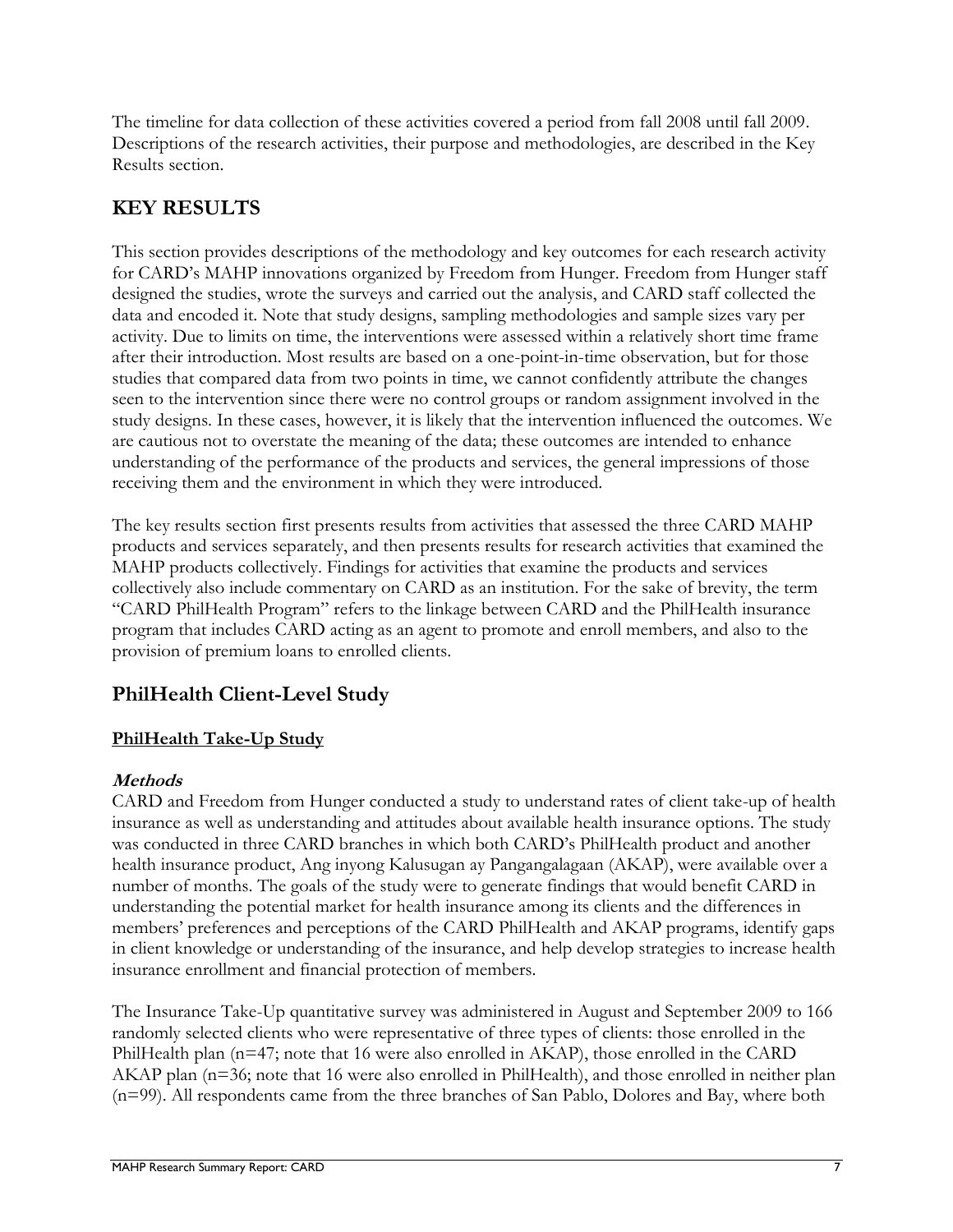CARD programs had been in place for a number of months and provided clients with several opportunities to enroll. Data was collected on the following areas of interest: enrollment and nonenrollment, income, risk aversion, opinions and perceptions of CARD health insurance products, and the aspects of CARD health insurance that attract or do not attract members to join.

### **Key Results**

### *Enrollment Rates*

MIS data from CARD indicated that 8 percent of clients had enrolled in a CARD health insurance product. Survey data collected in this study enabled estimations of the remainder. Of those not enrolled in a CARD product, 37 percent had no other health insurance, and 55 percent had some other type. Of those with some other type, it was further estimated that at least 27 percent (of all respondents in the survey) had PhilHealth from another source of enrollment (employment, individual-paying, or sponsored program) and 28 percent had other forms of insurance that could not be specifically identified. It is likely, however, that some of those with insurance not specifically identified include clients who are enrolled in PhilHealth through other channels.

#### *Income and Affordability*

Our findings indicate that although those without insurance as well as enrollees in the CARD PhilHealth program are somewhat more likely to be in the lowest income range for the survey respondents, overall income is not a strong determinant of insurance and CARD insurance (both types) is viewed as affordable by a large percentage of clients surveyed (94–98 percent felt that CARD PhilHealth was affordable, and 87–97 percent felt that AKAP was affordable; ranges represent averages from the three groups of clients surveyed). Although we also looked at risk aversion, and found that those without health insurance had the lowest number of clients who were highly risk-averse (not willing to take much risk), overall we did not feel that risk adversity was a strong predictor of enrollment in insurance.

#### *Reasons for Enrollment and Non-Enrollment*

The most important reasons related to not enrolling in CARD health insurance products appear to be related to the lack of clients' understanding of the products and the benefits they offer. The most common reasons given included: "Don't know much about them," (13%); "Had a hard time processing papers," (11%); and "Thought they were too expensive,"  $(8\%)$ .

For those with CARD PhilHealth or AKAP, the most common reason given for purchasing the product was, "I feel more secure having it in case of an emergency." Between 22 and 36 percent of members also thought the coverage was good or that their family would use it. When asked specifically if they expected to use the insurance in the next year, 85 percent with CARD PhilHealth thought they would use it, and 89 percent of AKAP members thought they would see a doctor for consultations in the next year. Over 90 percent of each group thought their insurance product was useful, and over 90 percent of each group would also recommend the product.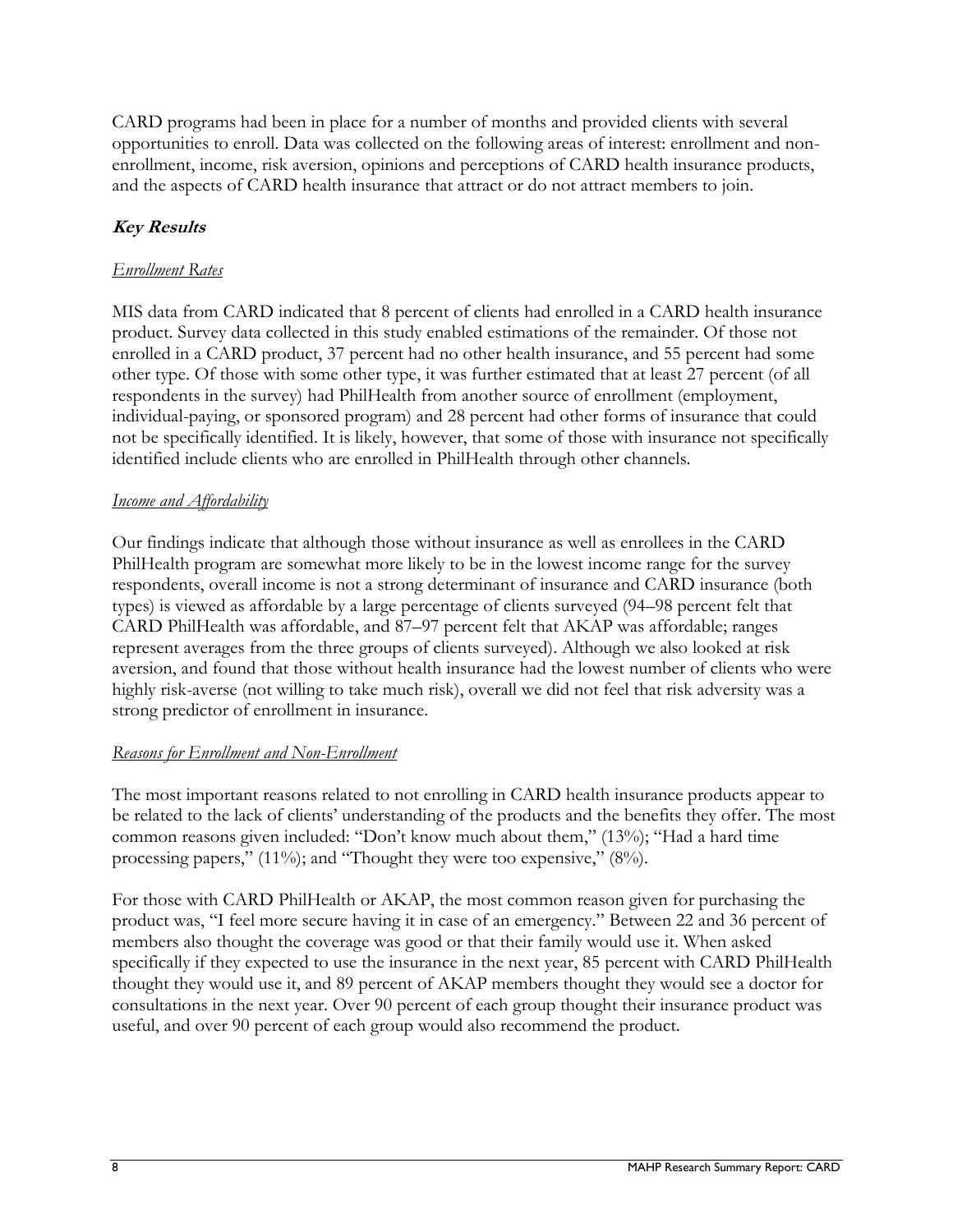| Indicators                                                                | <b>Outcomes</b>             |
|---------------------------------------------------------------------------|-----------------------------|
| Percentage of members at time of study enrolled in CARD insurance product |                             |
| (in select areas)                                                         | $8\%$                       |
| Percentage who had other insurance                                        | $55\%$                      |
| Percentage who had no other insurance                                     | $37\%$                      |
| Most common reason for purchasing a CARD health insurance product         | "I feel more secure having  |
| $(n=67)$                                                                  | it in case of an emergency" |
| The most common reason for not enrolling on CARD health insurance         | "Don't know much about      |
| products $(n=99)$                                                         | them"                       |
| Those who felt CARD PhilHealth was affordable                             | $94 - 98\%$                 |
| Thought insurance product was useful                                      | $90\% +$                    |
| Would recommend health insurance product                                  | $90%+$                      |

**Table 3: Summary of PhilHealth Insurance Take-Up Study (n=166)**

### **PhilHealth Use Study**

#### **Methods**

In the fall of 2008, approximately 18 months after CARD initiated enrollment to PhilHealth through its program, CARD staff executed the PhilHealth Use Study with guidance from Freedom from Hunger. At the time, over 6,600 clients had enrolled in the program. This study looked at a small group of members enrolled in the program to understand their reasons for take-up, perceptions and preferences about the program, and potential effects on the household's ability to manage health costs. The Research Unit interviewed 40 members from 21 different branches to learn about effects on household finances and general satisfaction with the program with a short quantitative survey instrument. CARD staff randomly selected members for interviewing.

#### **Key Results**

#### *Affordability and Payment*

Eighty-five percent of the respondents said that they prefer paying premium weekly through CARD rather than quarterly through PhilHealth. These respondents find the insurance affordable; 98 percent claimed that the loan was within their capacity to repay. It is clear that the payment structure to access PhilHealth insurance is a key benefit of the CARD PhilHealth program to these respondents.

#### *Healthcare Financing Concerns*

Seventy-five percent of the members claimed that they or someone in their family used PhilHealth when seeking medical assistance in the past year (after having purchased it through CARD). When asked how much of the cost of the illness or injury the insurance covered, 35 percent said it covered more than half of the cost, 28 percent said about half, and 30 percent said less than half. When asked how they paid the remaining amount, 33 percent claimed using savings and 22 percent borrowed from family or friends. Even though having PhilHealth alleviates some financial burden, health problems can still be a major financial strain on a household.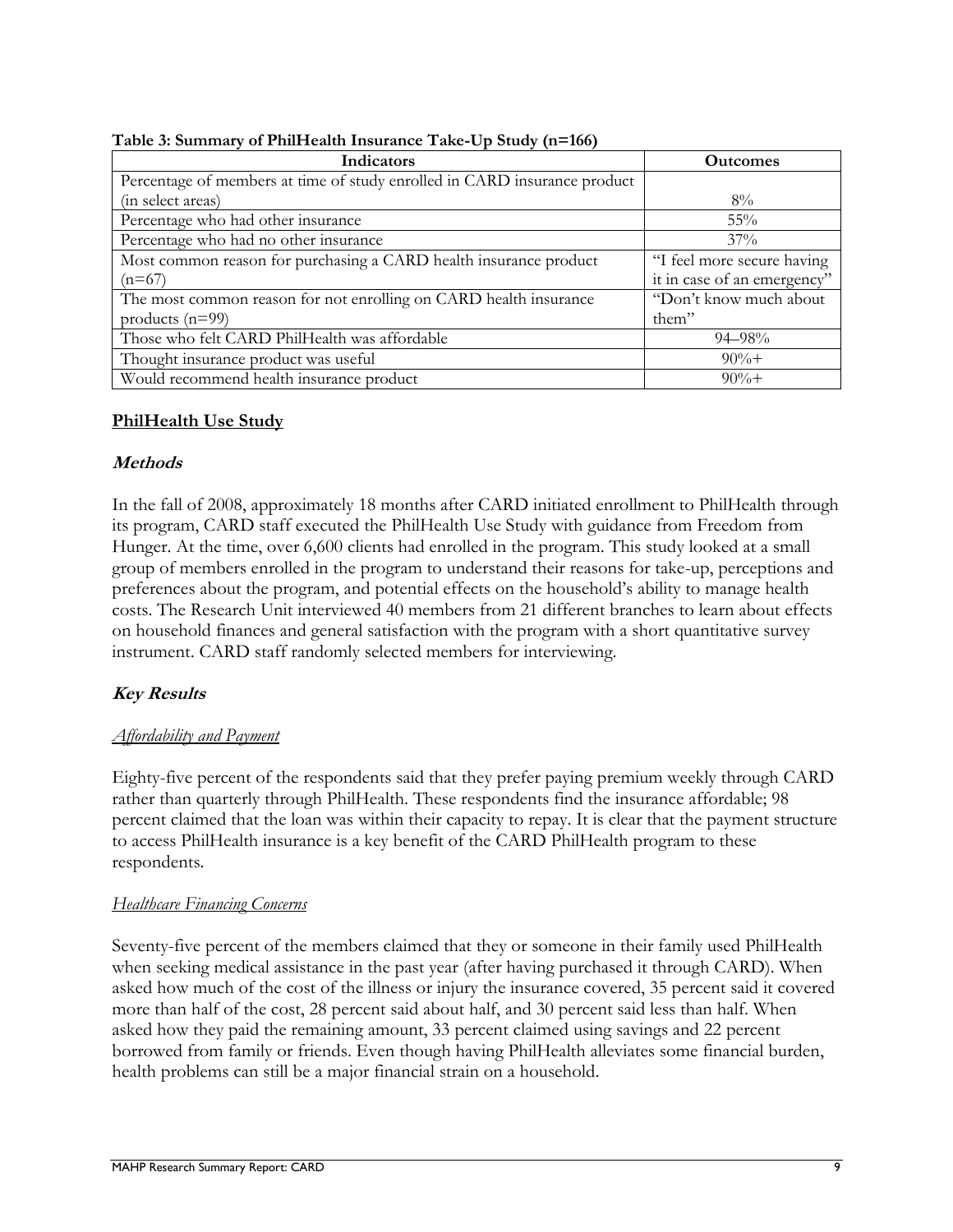Health costs are clearly a concern, even for these with insurance. When asked why they enrolled in the PhilHealth program, 60 percent agreed that they had current medical care needs and acknowledge that a person in the household will use it in the near future. Twenty-five percent agreed with the response "I am afraid that I will have medical bills which are too high to pay in the future and I want to buy insurance now to avoid the risk of not being able to pay." Additionally, at least 15 percent of the total respondents said they used at least some of their last business loan from CARD for healthcare expenses. Some of these indicators are outlined in Table 4.

| Indicators                                                                     | <b>Outcomes</b>              |
|--------------------------------------------------------------------------------|------------------------------|
| Respondents who said they used at least some of their last business loan from  | 15%                          |
| CARD for healthcare expenses                                                   |                              |
| Portion of the cost of the illness or injury the PhilHealth insurance covered: |                              |
| more than half of the cost                                                     | 35%                          |
| about half                                                                     | 28%                          |
| less than half                                                                 | 30%                          |
| How they paid the remaining cost not covered:                                  |                              |
| used savings                                                                   | 33%                          |
| borrowed from family or friends                                                | $22\%$                       |
| Most common reason for joining CARD PhilHealth                                 | Had current medical needs    |
|                                                                                | and acknowledge that they    |
|                                                                                | or a person in the           |
|                                                                                | household will use it in the |
|                                                                                | near future $(60\%)$         |

| Table 4: Healthcare Financing from PhilHealth Use Survey (n=40) |  |  |
|-----------------------------------------------------------------|--|--|
|-----------------------------------------------------------------|--|--|

#### *Satisfaction with Use*

Ninety-seven percent strongly agreed with the statement that "having PhilHealth insurance makes" me feel protected in the event of a medical emergency in my family." One hundred percent of those who used PhilHealth would renew their policy with CARD, although only 75 percent claimed using it. Sixty-five percent agreed that the CARD PhilHealth program had saved them money, and 80 percent said they felt that they had received something in return for the money spent on PhilHealth insurance.

Overall, respondents all agreed that it is not difficult to use PhilHealth insurance. Almost one-fourth (22.5%) of all respondents, however, have reported having problems filing a claim. The required documents were the greatest indicator to cause a problem when filing a claim. All (100%) agreed that they received something in return for the money spent on the insurance. Overwhelmingly (88%), respondents say PhilHealth helped "quite a lot." Few (10%) said it helped a little. None reported that it didn't help or made the situation worse. Of those who felt it helped a lot, the top reasons for satisfaction included feelings of security (28%); discounts (27%); and fast and easy processing of claims (23%).

The majority of respondents claimed satisfaction with the program, but still expressed some concerns. Fifty-seven percent agree that the CARD PhilHealth program does not cover an adequate number of healthcare services; and 57 percent still worry how to pay for a medical emergency (different respondents than prior 57 percent).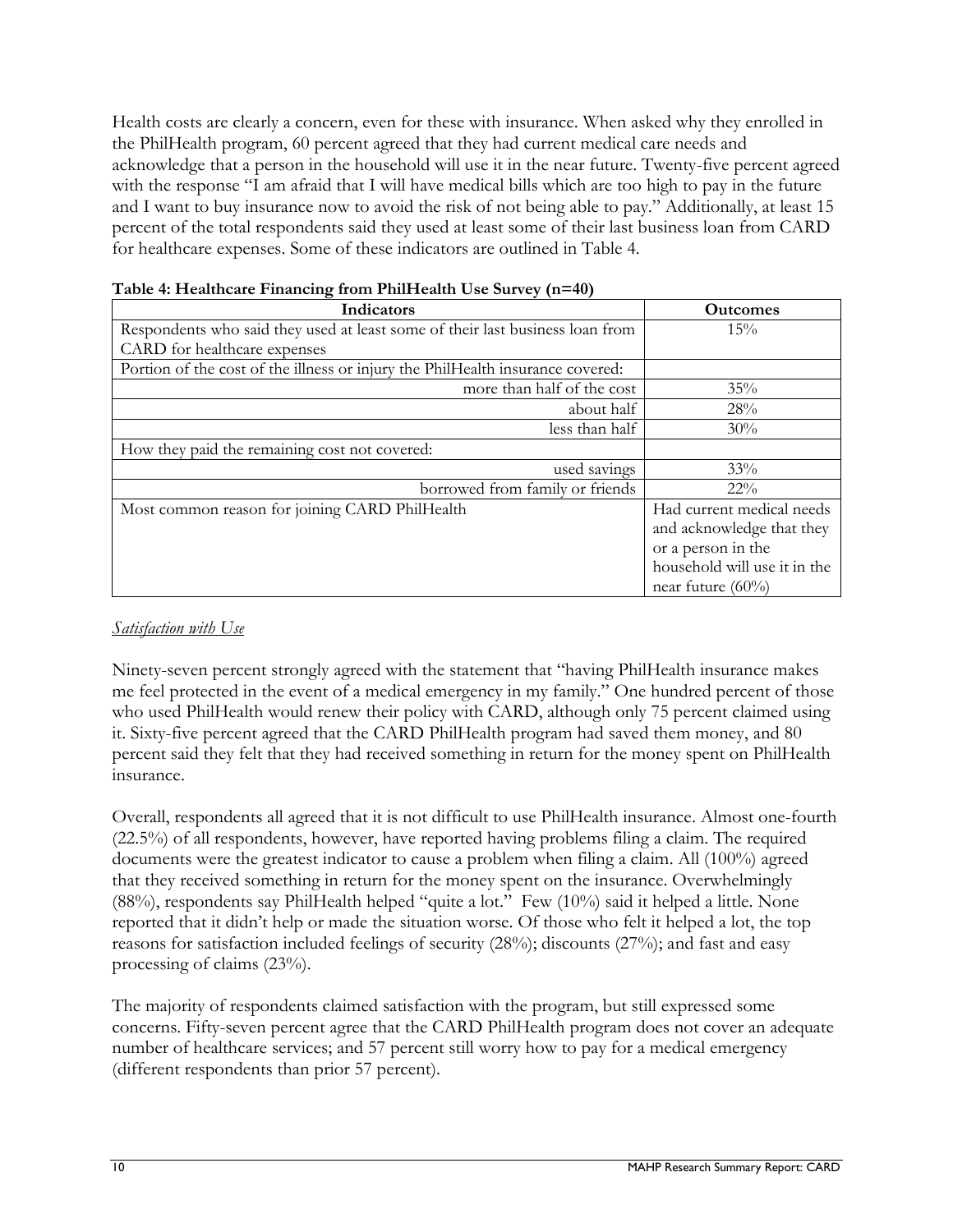|  | Table 5: Member Perceptions of CARD PhilHealth (n=40) |  |  |  |
|--|-------------------------------------------------------|--|--|--|
|--|-------------------------------------------------------|--|--|--|

| Indicators                                                                           | <b>Outcomes</b> |
|--------------------------------------------------------------------------------------|-----------------|
| Respondents said that they prefer paying premium weekly through CARD rather than     |                 |
| quarterly through PhilHealth                                                         | 85%             |
| Claimed that the loan was within their capacity to repay                             | 98%             |
| Agreed with the statement "Having PhilHealth insurance makes me feel protected in    |                 |
| case there is a medical emergency in my family."                                     | $97\%$          |
| Agreed that CARD PhilHealth program saves them money                                 | 65%             |
| Felt they received something in return for the money spent on PhilHealth insurance   | 80%             |
| Said PhilHealth helped "quite a lot"                                                 | 88%             |
| Agreed that the CARD PhilHealth program does not cover an adequate number of         |                 |
| healthcare services                                                                  | $57\%$          |
| Still worried about how to pay for a medical emergency                               | $57\%$          |
| Of those who used PhilHealth in the past year, the percentage who would renew policy |                 |
| with CARD                                                                            | $100\%$         |

#### **PhilHealth Exit Study**

#### **Methods**

In the fall of 2008, CARD employees also collected data for a PhilHealth Client Exit survey to understand why some CARD members had dis-enrolled from the program. CARD members sign up quarterly throughout the year and are enrolled until the end of that benefit year, which starts in April and ends in March. Those who dis-enroll typically leave the program when they opt out at the end of March, unless they leave earlier due to nonpayment of the premium loan or exiting CARD as a member altogether. For 2008, the average rate of voluntary dis-enrollment at the annual reenrollment period for current members active in CARD was approximately 6 percent.

The quantitative survey consisted of approximately 40 questions that examined why clients who had voluntarily enrolled in the program were electing to discontinue enrollment, as well as issues of general perceptions and satisfaction with the program. CARD Research Unit identified 48 disenrolled clients to interview, all coming from the four branches that initially introduced PhilHealth: San Pablo, Bay, Dolores and Lucena.

#### **Key Results**

The top reasons clients reported for dis-enrolling from the CARD PhilHealth program included leaving CARD as a member altogether (and therefore needing to dis-enroll from all programs) and realizing that they were already enrolled in PhilHealth through another program. There are several different ways in which low-income, informal-sector workers might gain access to PhilHealth, including through free cards offered sometimes during elections. Some respondents also cited administrative reasons for dis-enrollment, such as not realizing their membership was discontinued and unable to renew required documents for re-enrollment. A very small number also cited reasons such as wanting a smaller payment, being disappointed by the coverage and wanting to use the money for other needs.

Although these respondents had dis-enrolled, there were still high levels of satisfaction with the product. Eighty-five percent of the respondents indicated satisfaction with either benefits, ease of use, security or low payment, and 73 percent indicated that the premium loan was within their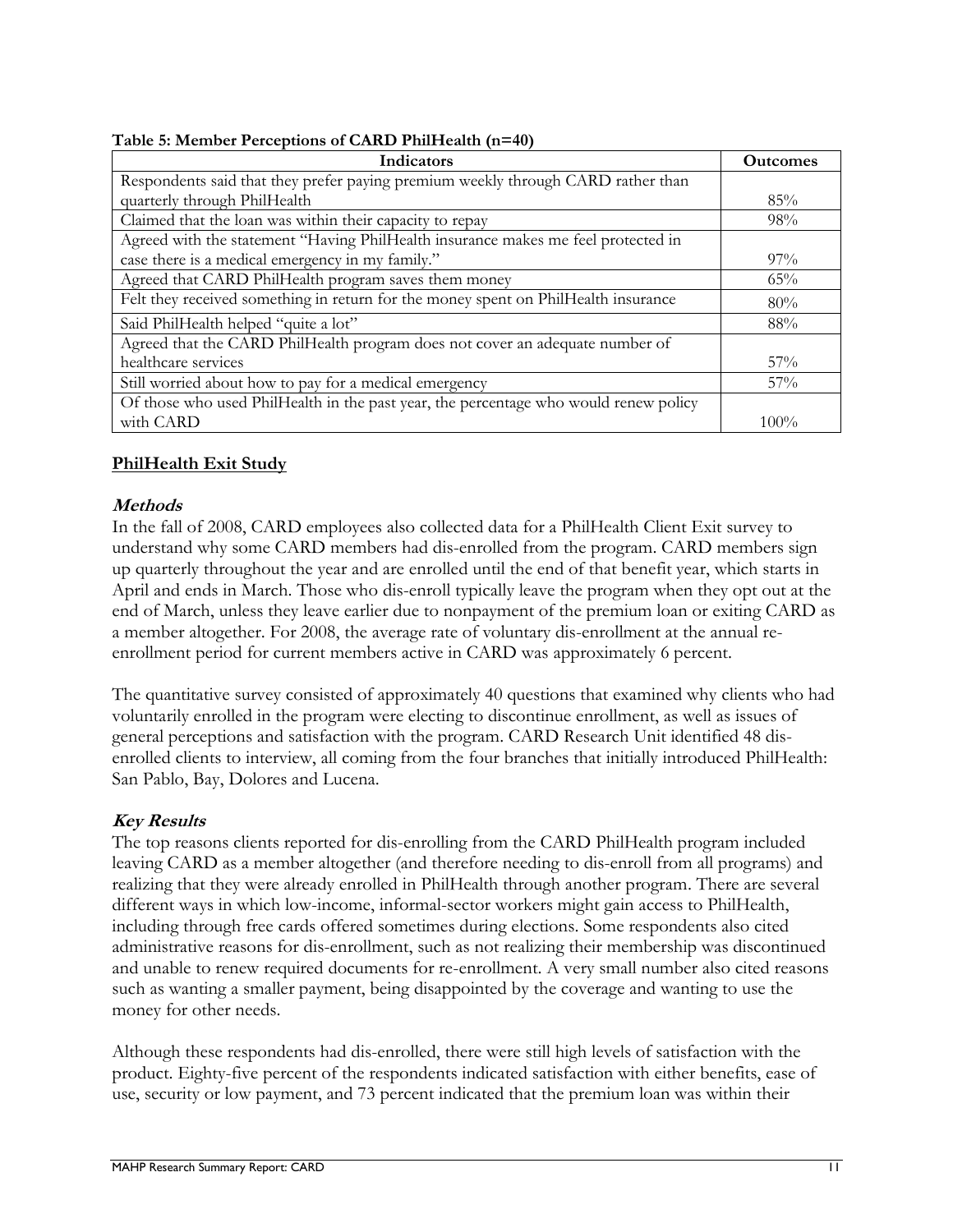capacity to pay. These outcomes seem plausible considering that many of these respondents exited for reasons other than dissatisfaction with the product.

The survey also captured information about general health concerns and expenses, which can be compared to similar findings in the PhilHealth survey (see Table 6). Of the total respondents, 66 percent agree with the statement, "If I or someone in my family got sick, I'm worried about how we would pay for medical services." Fifteen percent responded that they strongly agree, and 35 percent somewhat agree with the statement, "Either I or someone in my family is sick and I worry often about my health or the health of that person." Out of the total group, 27 percent said they had used part or their entire loan from CARD for medical expenses for either the respondent or her family; reasons for use included check-ups, medication, tooth extraction, physical therapy, treating kidney disease and treating dengue fever. Although we are unable to detect whether the respondents in this survey felt any different when they had health insurance before this survey, or whether they are leaving because they are enrolled in another insurance scheme, it is useful to note that these concerns still weigh heavily on their minds.

| Indicators                                                                | <b>Outcomes</b>            |
|---------------------------------------------------------------------------|----------------------------|
|                                                                           | Leaving CARD as a member   |
| Top reason reported for dis-enrollment                                    | altogether                 |
|                                                                           | Already enrolled in        |
|                                                                           | PhilHealth through another |
| Second most common reason for dis-enrollment                              | program                    |
| Agreed with the statement: "If I or someone in my family got very sick, I |                            |
| worry how we would pay for medical services."                             | $66\%$                     |
| Agreed with the statement "Either I or someone in my family is sick and I |                            |
| worry often about my health or the health of that person."                | $50\%$                     |
| Respondents that reported using loan money from CARD loans to pay for     |                            |
| medical expenses for either the respondent or her family                  | 27%                        |
| Satisfied with either benefits, ease of use, security or low payment      | 85%                        |
| Thought premium loan was within their capacity to pay                     | 73%                        |

### **Table 6: PhilHealth Exit Survey Findings (n=48)**

### **Client Satisfaction Focus-Group Discussions (FGDs)**

### **Methods**

In November 2008, members of the MAHP team at CARD and the CARD Research Unit conducted six client satisfaction FGDs within three areas offering PhilHealth (two in Calendaria, two in Dolores and two in Victoria) and six FGDs in three areas deemed comparable to the PhilHealth areas (two in Cebu, two in Mamburao and two in Naga). The idea for conducting FGDs in both areas that had the intervention and areas that did not was to set up an informal comparison to gauge whether there were potentially any differences between client satisfaction in areas with MAHP services and areas without. The FGDs lasted approximately one hour with groups of six to eight randomly selected women.

# **Key Results**

CARD members in both PhilHealth areas and those deemed comparable to the PhilHealth areas seem to have incredible member loyalty as measured by their willingness to continue as members of CARD and willingness to recommend CARD to friends and family. Members in both areas also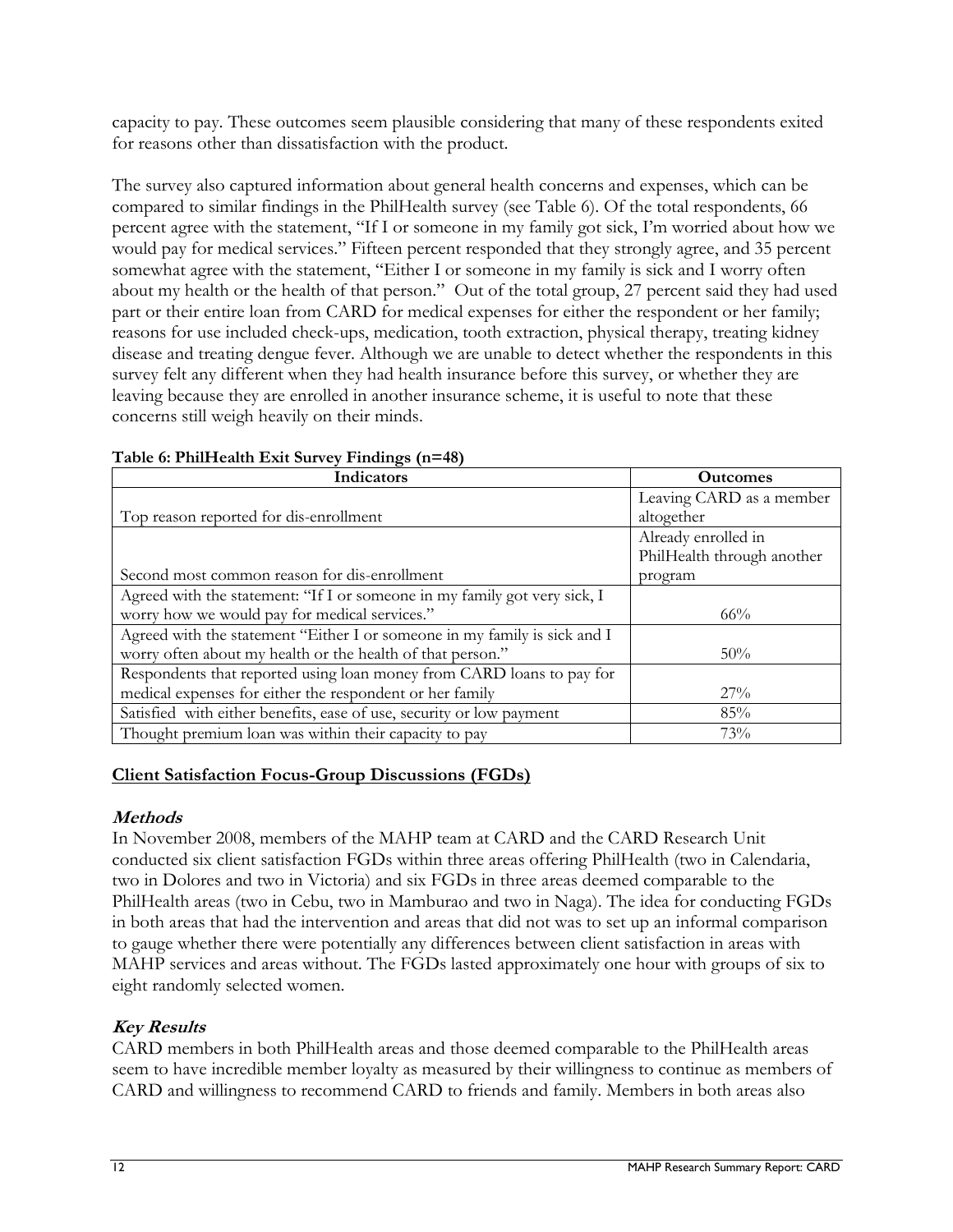cited loans and insurance as the top products and services that encourage them to stay with CARD. Some members in PhilHealth areas claimed they joined CARD over other institutions because of their health loans; however, there was not a lot of data captured to understand how many members on average make this claim. Members in PhilHealth areas were asked whether they would recommend the CARD PhilHealth program to other CARD members. All said they would, because the program has been very beneficial. No solid differences in client satisfaction were identified between the two comparison groups, which imply that, overall, CARD members are satisfied with CARD, but potentially do not claim to be more or less satisfied because of the PhilHealth insurance.

### **Preferred Provider Program Study**

#### **Bondoc Peninsula Products and Services Questionnaire**

#### **Methods**

Outside researchers, under the direction of Freedom from Hunger, conducted market research for the MAHP project at CARD in January 2007 to understand patterns of care-seeking behaviors and attitudes toward healthcare needs. One study addressing these subjects surveyed 100 members in the Bondoc Peninsula area of CARD operations with a short survey of approximately 40 questions. The Bondoc Peninsula had already been identified as a potential location to start the PPP, and the survey set out to collect data on accessing health care, healthcare costs, healthcare services used, and priorities for healthcare needs. CARD introduced the PPP to its members in this area in September 2007, through short information sessions at village bank meetings (also called center meetings) that described benefits of the program as well as how to utilize them. In the fall of 2008, CARD staff tracked down 95 of the same 100 respondents from the Bondoc Peninsula Products and Services Questionnaire and asked them the same questions as the 2007 survey, as well as some additional questions to understand member perceptions and use of the PPP. CARD staff identified an additional five members to interview for an even 100 in the final group.

#### **Key Results**

#### *Problems Encountered in Accessing Healthcare Services*

Respondents were first asked about the problems encountered in accessing healthcare services, and then asked which was the most difficult problem or barrier to accessing care. In 2007, the top problems were with medicines (incomplete or high-cost), poor delivery of service, and lack of personnel. In 2008, the top problems were medicines, poor delivery of service and lack of money. The percentage indicating problems with medications rose from 28 to 36 (a 35 percent increase) from 2007 to 2008, and claimed that both insufficient supply and cost of the medicines were problematic. Of those who indicated poor delivery of service as a problem encountered in accessing health care in 2008, 53 percent indicated problems with poor delivery of services related to slow processing and long waiting times, and 47 percent indicated poor service quality. Those indicating "lack of money" as the most difficult problem more than doubled (110 percent increase) from 2007 to 2008. See results in Table 7.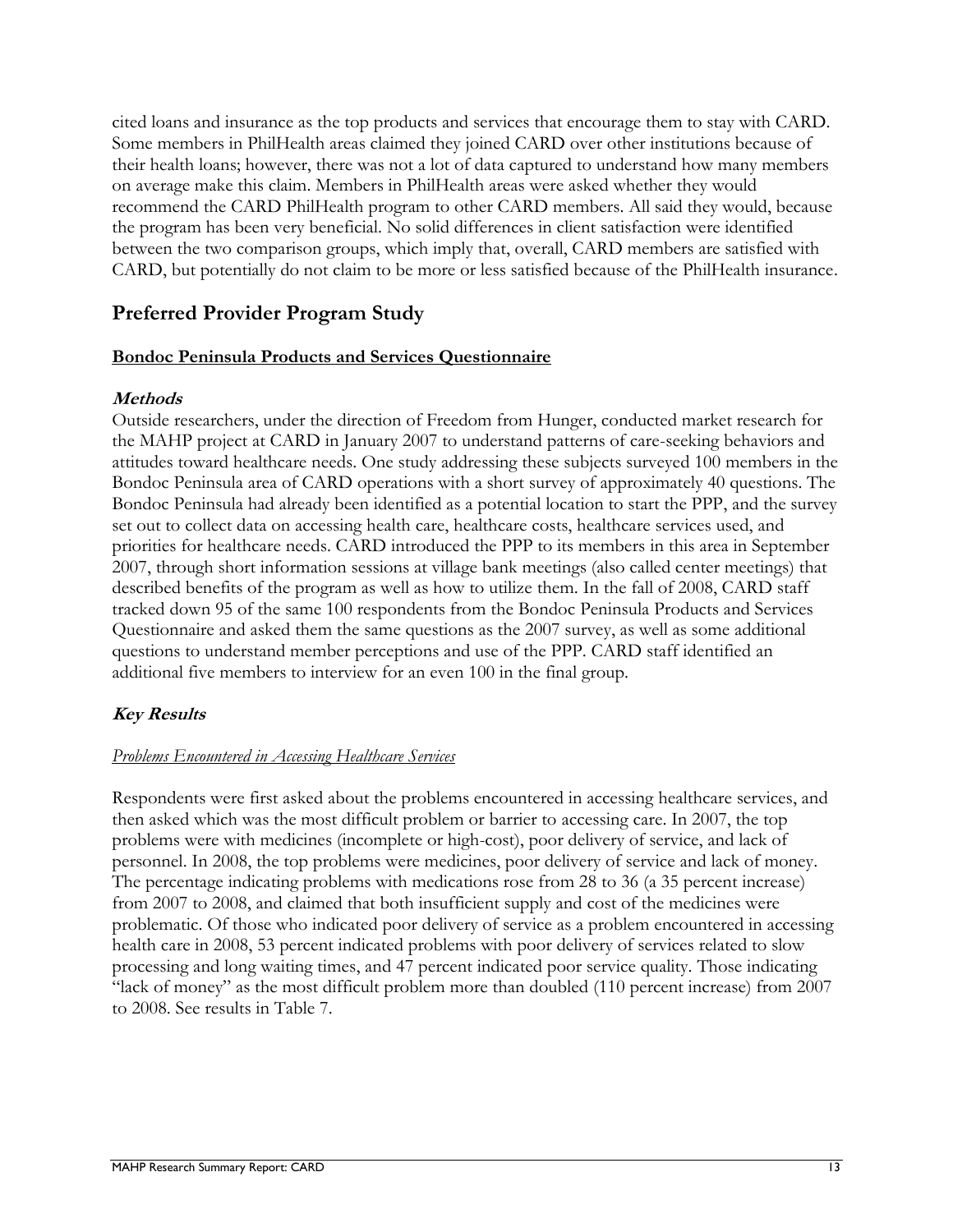

**Table 7: Most Difficult Problem (in Accessing Healthcare Services) (n=100)**

### *Transportation*

In 2008, 25 percent of respondents lived within walking distance of their usual source of health care and 62 percent lived one ride away from the usual source of health care. The average cost of travel to the usual source of health care was 33 pesos, and the average travel time to the usual source of health care was 26 minutes. A trend in the data shows that the ideal source of health care is farther away (in number of rides), takes nearly three times as long to arrive at, and costs more than double when compared to the usual source of health care. Distance traveled was not listed as the top problem encountered in accessing healthcare services; however, the lack of money likely incorporates some problems covering the costs of transportation.

#### *Health Services Most Needed*

When asked about health services most needed, pharmaceutical services again ranked as a top concern in both years of the survey. In 2007, the top four most-needed services were (in this order): outpatient, pharmaceutical, inpatient and laboratory. In 2008, the top four, in this order, were pharmaceutical, laboratory, inpatient and outpatient. Pharmaceutical services received more than double the votes as the most important service needed over inpatient services in 2008. When asked about health services most needed, transportation was ranked the service least important; however, where transportation services are needed, it can be a real barrier to care.

A question added to the 2008 survey that was not present in the 2007 survey regarded whether members ever sought preventive care. Out of the 100 respondents, 75 percent did not seek preventive services, and 25 percent did. It is clear that preventive care is not a high priority for this group.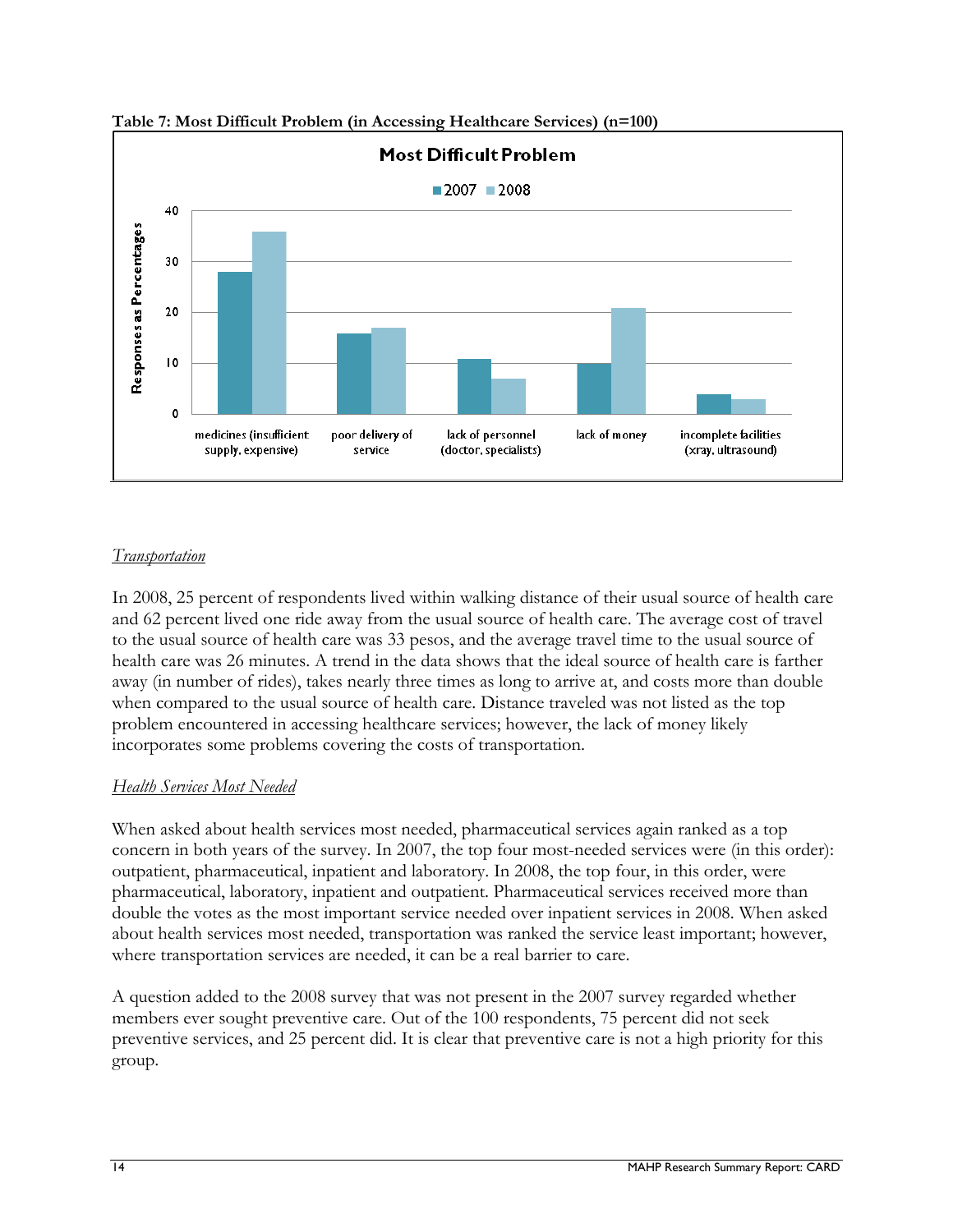#### *PPP*

Results regarding member perceptions and use of the PPP only provide a small amount of useful information, since only nine of the 100 interviewed had visited a PPP doctor at the time of the interview. Although only nine of the 100 surveyed had seen a PPP doctor, 100 percent of them reported having a positive experience. Of the nine who visited a doctor, eight visited for a ―checkup‖; five claimed the doctor educated them about preventing illness; and six claimed the doctor educated them about the proper time to seek medical services. All nine said they had a positive experience, seven saying because of "good service" and nine said they could pay for the doctors' services. All nine said they would recommend the services of the doctor to another CARD member.

#### **Key Informant Interviews**

#### **Methods**

In late October 2008, members of the CARD MAHP staff and CARD Research Unit conducted one-hour-long key informant interviews with ten doctors participating in the PPP. All doctors interviewed had been offering discounted services to CARD members for at least one year, and most of them were the first doctors in the program. Issues discussed included services offered to CARD members, perceptions of impact of program participation on their practice, and satisfaction with participation. CARD staff selected 10 out of 58 existing providers to participate; the group included four family physicians, one pediatrician, two dentists, two optometrists and one representative of a medical laboratory. Although this sample is small and was taken early in the program, its objective was to give a general idea of the doctors' interest and perception of the program.

#### **Key Results**

#### *Perceptions of Participation*

Some of the advantages cited by providers for participating in the PPP included "new patients" (most common answer), "helps establish physician presence in the community" and "feel like more able to help people." Some disadvantages to participation included some patients asking for more discounts aside from the CARD discount (on average, the doctors in this sample gave 10– 20 percent discount for their services to CARD members) and

*Even though I give discounts [to CARD members], it has been equalized by the increased numbers of patients. —Dr. Javierto Reynoso*

(from the medical laboratory) that they were losing more than gaining out of the partnership because lab exams and analysis take time and money for upkeep. Whereas participation for doctors has become quite popular, it posed a challenge for this medical laboratory.

While many providers did not answer the question regarding the impact of the PPP program on their practice, other indicators show that generally, business increased as a result of PPP. All ten of the participating health care providers stated that they appreciated having new patients through the PPP, although some said it has only amounted to a few new patients.

#### *Payment Concerns*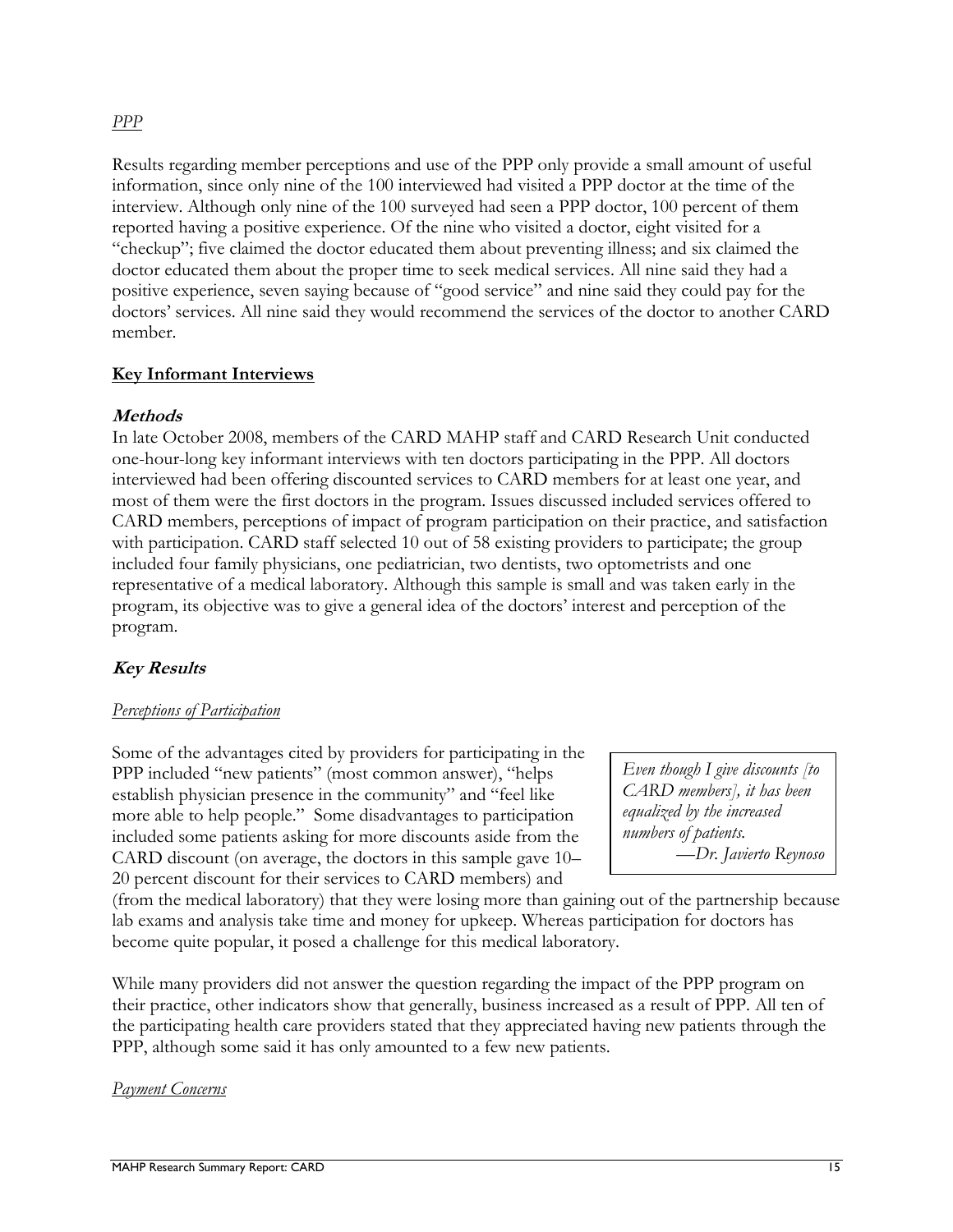Overall, general practitioners saw fewer problems receiving payment for service from CARD members, while optometrists and dentists saw more problems. Also, some mentioned problems with patients forgetting ID cards. Of those who indicated that CARD members have a difficult time paying for service, the providers report giving further discounts, providing certain services gratis, or allowing clients to pay in installments. Some doctors also claimed they would appreciate a prepayment system.

#### *Health Care for CARD Members*

The majority of reasons for CARD members to visit these doctors indicate a higher burden of communicable diseases rather than chronic conditions. Dentists report extractions and dentures as the most common ailments of CARD members. Optometrists mainly fulfill a need for eyeglasses.

Fifty to 90 percent of the patients from general practitioners reportedly return for follow-up checkups. Distance and cost of travel are reasons mentioned by providers for their clientele not to return for follow-up visits. Some, but not all, of the providers reported that their patients required follow-up visits. All practitioners seem confident that the CARD patients took the full course of medications offered. Those with TB have more follow-up visits but it is unclear how many of them do not follow the medication plan and return for more medications. TB has the most mechanisms or programs that force them to be compliant in taking medication.

#### *Continued Participation*

Reasons that would motivate providers to continue participation include continued dedication to a social mission, that it "helps the unfortunate," that it is beneficial to doctors and patients, and that it is proven to be helpful overall. Factors that would not motivate continued participation would be retirement, if the clinic or laboratory is not earning enough, and if the clients do not improve (forget ID cards and insist on more discounts). An overwhelming majority would recommend other doctors to participate, however, and a majority said they would continue to participate "as long as I can."

#### **Client Satisfaction (FGDs)**

#### **Methods**

Members of the MAHP team and the CARD Research Unit conducted client satisfaction FGDs for the PPP soon after the FGDs for PhilHealth. They held six FGDs with members in three areas offering PPP (two in San Narciso, two in Catanauan and two in Mulanay) and six FGDs within three areas deemed comparable to the PPP areas (two in Goa, two in Libmanan and two in Pasacao) at the time. CARD staff carried out FGDs in areas with and without the PPP in order to set up an informal comparison of client satisfaction in areas with and without MAHP services, similar to the FGDs for PhilHealth. The FGDs lasted approximately one hour with groups of six to eight randomly selected women.

### **Key Results**

All groups appear to be very satisfied and loyal to CARD. Both groups also claim that the main reasons for joining CARD are the added benefits as well as the loans; many members cited insurance, the scholarship program and additional capital as the reasons they joined. When asked why they continue to stay with CARD, insurance and loans came out as the top answers for both the PPP and PPP-comparable areas. Although it is not clear which of the many types of insurance that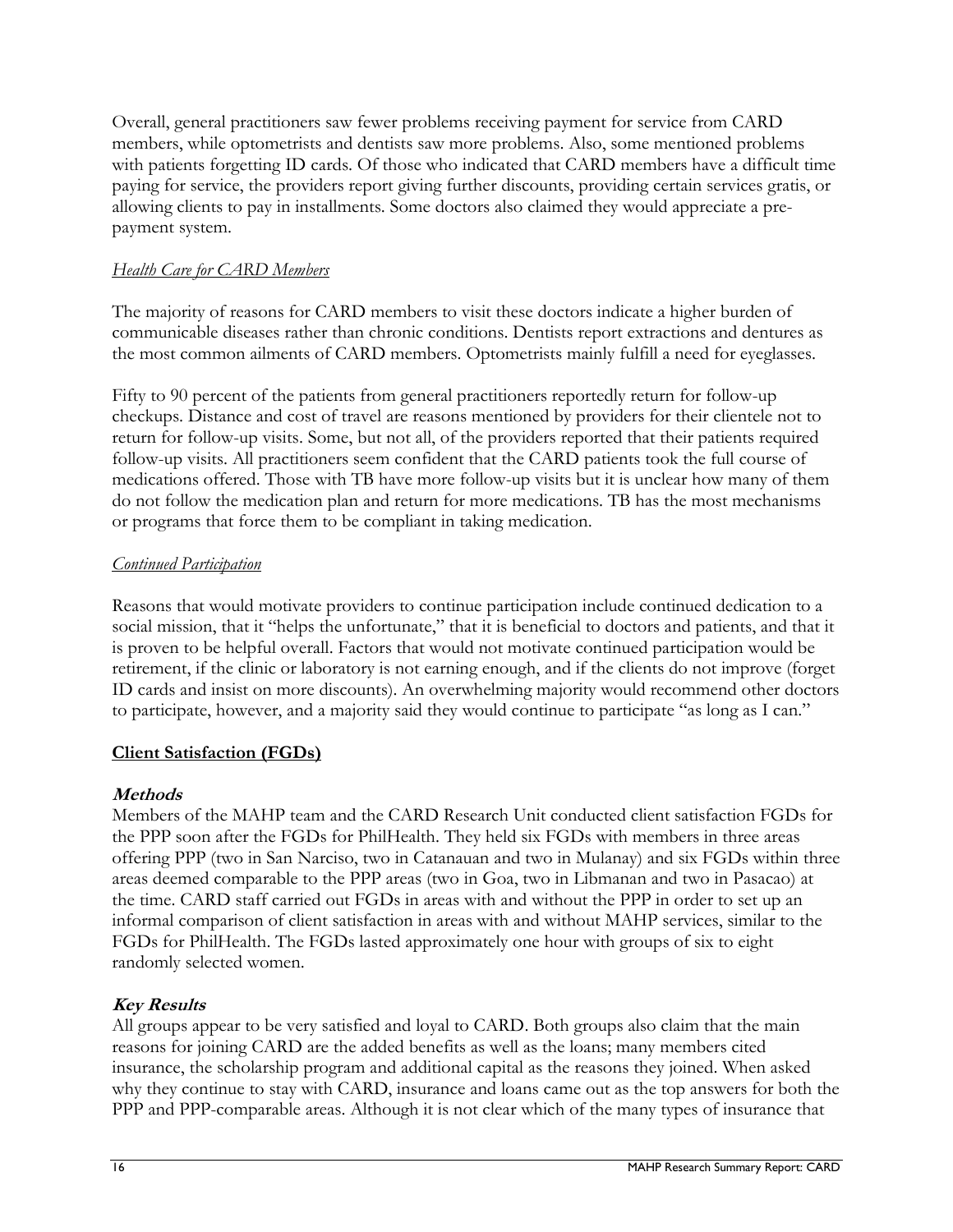CARD offers is the reason for joining or staying with CARD, it is clear they appreciate the added benefits.

**Quotes by clients participating in the PPP FGDs, regarding CARD membership:** *"We are proud to be CARD members." "If you are with CARD, problems seem to fade away." "During weekly meetings, we forget our problems." "When we joined CARD, we became more kind and friendlier." "Before, I had a boss, but here I am the boss."*

Members in both the PPP and PPP-comparable areas also cited the weekly meetings as one of the top aspects of CARD they like the most. Similar to the FGDs for PhilHealth, the data does not show any significant differences between the two groups related to the MAHP services, but it shows that CARD members appreciate additional benefits beyond the standard business loan.

# **Health Education**

### **PBH and UHS Mini-Survey**

### **Methods**

In March and April 2009, CARD staff members from various units within the PPP area were trained on delivering the *Plan for Better Health* (PBH) and *Using Health Care Services* (UHS) education modules. Before implementing the education, CARD staff conducted a baseline mini-survey pre-test using Lot Quality Assurance Sampling (LQAS) in select centers within the CARD Bank administrative units of Catanauan, San Narciso and Mulanay to assess key knowledge, skills (or behaviors) and attitude indicators pertaining to the subject matter of the education sessions. Soon after the pre-test, CARD staff implemented the two education modules and then conducted a post-test survey in July using the same mini-survey form as in the pre-test. The purpose of conducting the mini-survey is to understand changes in the levels of relevant healthcare planning and healthcare service knowledge, skills and attitudes of CARD members from before to after the implementation of the PBH and UHS education.

For the purpose of this study, selection of the supervision areas for LQAS were limited first to the original areas of the PPP, and secondly to the units of Catanauan, San Narciso and Mulanay, since they are the basis of other client-level analysis of the PPP for the MAHP initiative. CARD, with some instruction from Freedom from Hunger, oversaw the sampling and surveying of members. Typically, when using the LQAS method, five supervision areas are selected for study, and 19 members within these areas are surveyed for an aggregate analysis of 95 respondents. However, in order to preserve analysis comparability with other PPP data collected, the LQAS frame was adjusted to include only three supervision areas (the units of Catanauan, San Narciso and Mulanay), and the number of respondents per area was increased to 30 for aggregate analysis of 90.

### **Key Results**

The results were analyzed by comparing the average percentage of survey respondents who correctly answered each question in the pre-test to the average who correctly answered each question in the post-test. Differences between pre- and post-test results amounted to a less than 10 percent change for many of the indicators and, due to the sample size, may not suggest a real change in outcomes.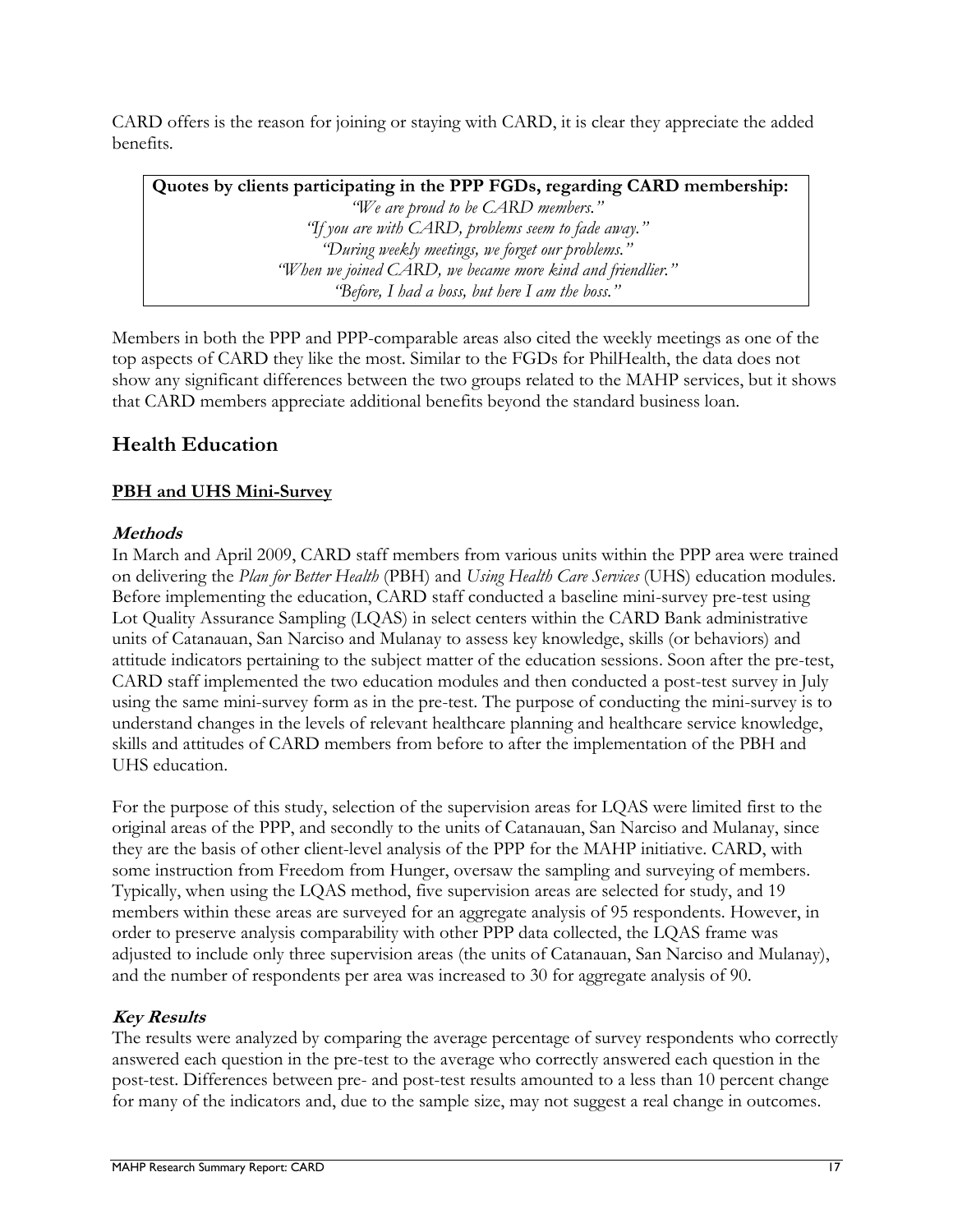Pearson's  $\chi^2$  tests and f-tests were used to compare pre- and post-test changes indicators with preand post-test changes of more than 10 percent. Statistical significance was determined based on a pvalue <0.05. The following two indicators demonstrated the greatest change between pre-and posttests, of 13–14 percent:

- Members who have, in the past three months, put money aside to prepare themselves for future illness or medical emergency (increased from  $79-92$  percent) ( $p<.01$ ).
- Members who, when negotiating, focus on what they need and repeat it (increased from 55 to 69 percent)  $(p<.05)$ .

It should be noted that CARD members had high outcomes for most of the knowledge, behavior and attitudes covered in the survey at the pre-test, which could explain why we did not see changes in more indicators. Some indicators had changes that seemed noteworthy, such as the 10% change in the indicator "Members who, in the past 3 months, have talked to a family member about saving money to be prepared in case of a future illness or medical emergency," but did not prove to be statistically significant. For those two that did prove to be statistically significant, the results show that change is occurring in a positive direction: members are saving money to prepare for future illness and more members reported having key skills in negotiation. The results are also encouraging because the two indicators reflect behavior change, which is often difficult to influence in a short period of time.

Additionally, in the post-test, about 85 percent of CARD members would recommend a family member see a doctor in the PPP, even though only approximately 23 percent had actually seen a PPP doctor. This indicates that CARD members have strong faith in CARD recommendations and CARD programs and do not necessarily need to "see for themselves" in order to endorse a CARD program.

# **Institutional Assessment**

#### **Staff Satisfaction**

### **Methods**

In August 2009, Freedom from Hunger staff traveled to CARD and conducted a small number of FGDs with CARD staff members to understand staff perceptions of the MAHP products, including benefits and challenges of implementation. A total of six FGDs were completed; three in the PhilHealth area, two in the PPP area, and one with the MAHP team. The FGD guide used for this exercise was the same used for the other MAHP partners, with some questions specifically tailored to CARD products.

Even though it used a small sample, the goal was to have a representation from each of the MAHP product areas—PhilHealth and PPP—as well as interviews of the MAHP team at CMDI. It was important that interviewees represented different position levels to capture a wider range of involvement and potentially diverse reactions. Interviews were conducted in focus groups of four to six people, usually at the local branch office.

When possible, focus groups were organized by position to make the environment more comfortable and encourage participants to answer questions honestly without fearing repercussions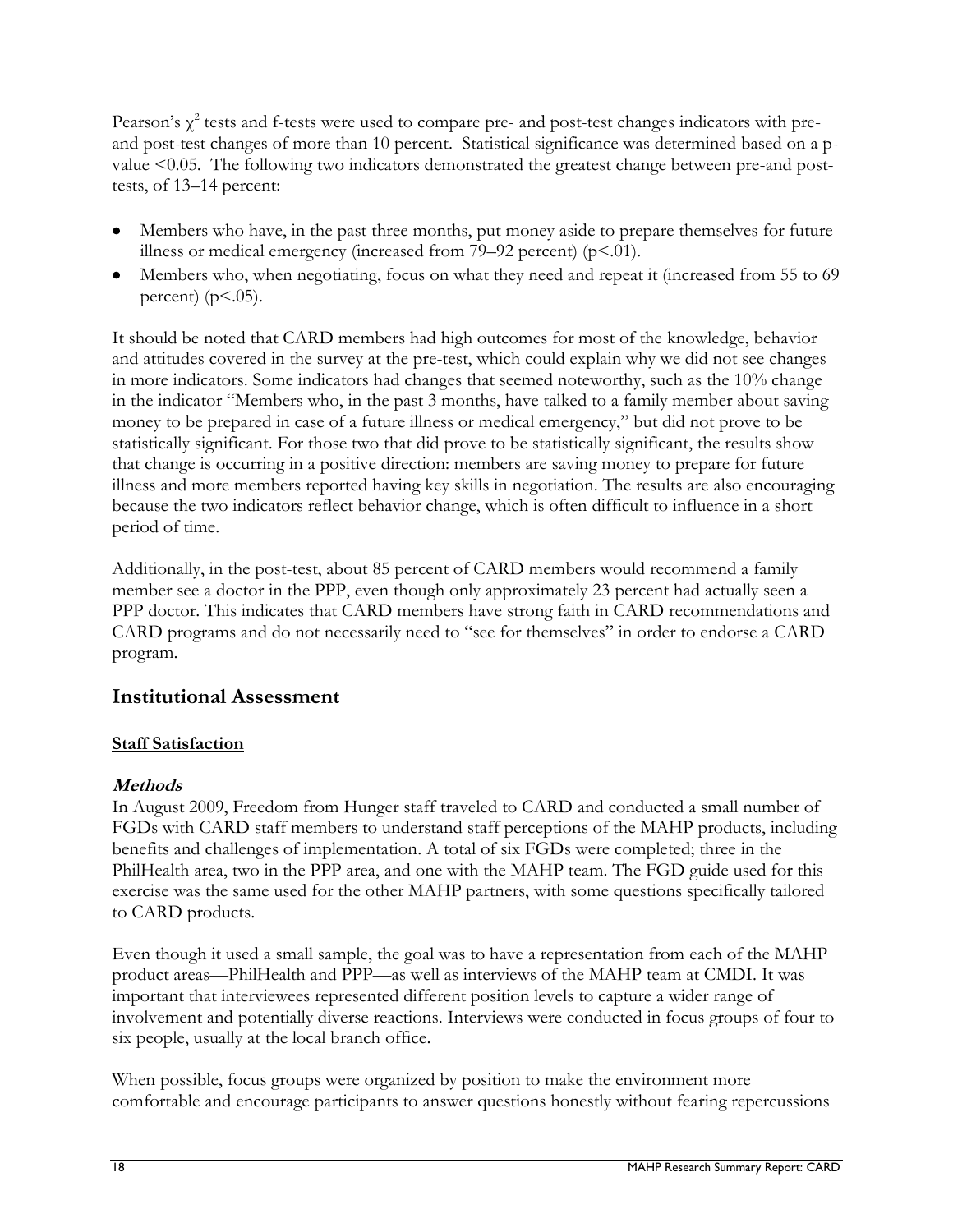from supervisors (participants were also assured that their responses were confidential). Participants were selected mostly by availability and timing in terms of which staff could be available at the office. A total of 21 positions participated, which included five members of the MAHP team, two Area Managers, four Unit Managers and ten Account Managers. Most participating staff members had been with CARD between one and three years, with a few between four and ten years.

### **Key Results**

#### *Workload*

The MAHP team is taking the level of effort required to start and build the program in stride as both the workload and team continue to grow. Staff in PhilHealth areas noticed a workload increase while staff in PPP areas generally did not. Some mentioned that additional staff to support MAHP would be helpful.

Because the PhilHealth product is more complex, the staff appreciates having *Credit with Education* as a review tool to complement the training. However, as the team grows and products are scaled and systematized, there is hope that trainings, particularly in program management and health, will be offered. Staff felt very prepared in terms of promoting MAHP products, but when in doubt, they could reference the *Credit with Education* materials.

#### *Benefits*

Staff members seem to appreciate the knowledge gained from health product trainings (PhilHealth and PPP) and utilize it in their own lives. Staff members feel confident and proud to share new health information, particularly about PhilHealth, with family members and friends. They feel that this knowledge is helpful in their own lives and for their own health. In addition, they appreciate the ability to use the PPP discount. Buy-in among CARD staff is significant and most seem happy to offer MAHP products to members.

#### *Training and Supervision*

Because of the nature of the pilot project, the MAHP team did not have much formal training, and thus had to be flexible and learn through experience. Staff members expressed that ongoing training would be appreciated. They felt that they have the resources they need to fulfill the responsibilities of their job, but some mentioned that internet, laptops and, in one instance, a telephone, would help them do their job better. Apparently, due to growth and new hires, availability of space and computers has been limited.

Staff had very positive feedback in terms of supervision and guidance. Supervisors do a good job supporting and teaching those who report to them. Meetings, check-ins, feedback and evaluation occur on a regular basis and are much appreciated by staff. The extent that CARD employees support and collaborate with each other is impressive. There seemed to be significant camaraderie among account officers, who told stories about how they support each other, even when helping do follow-up with members who owe money, which is a particularly unpleasant task. "Team" and "family" were words used often by staff members to describe their relationship with CARD colleagues. Staff specifically identified the supportive environment and good benefits as positive aspects of working with CARD.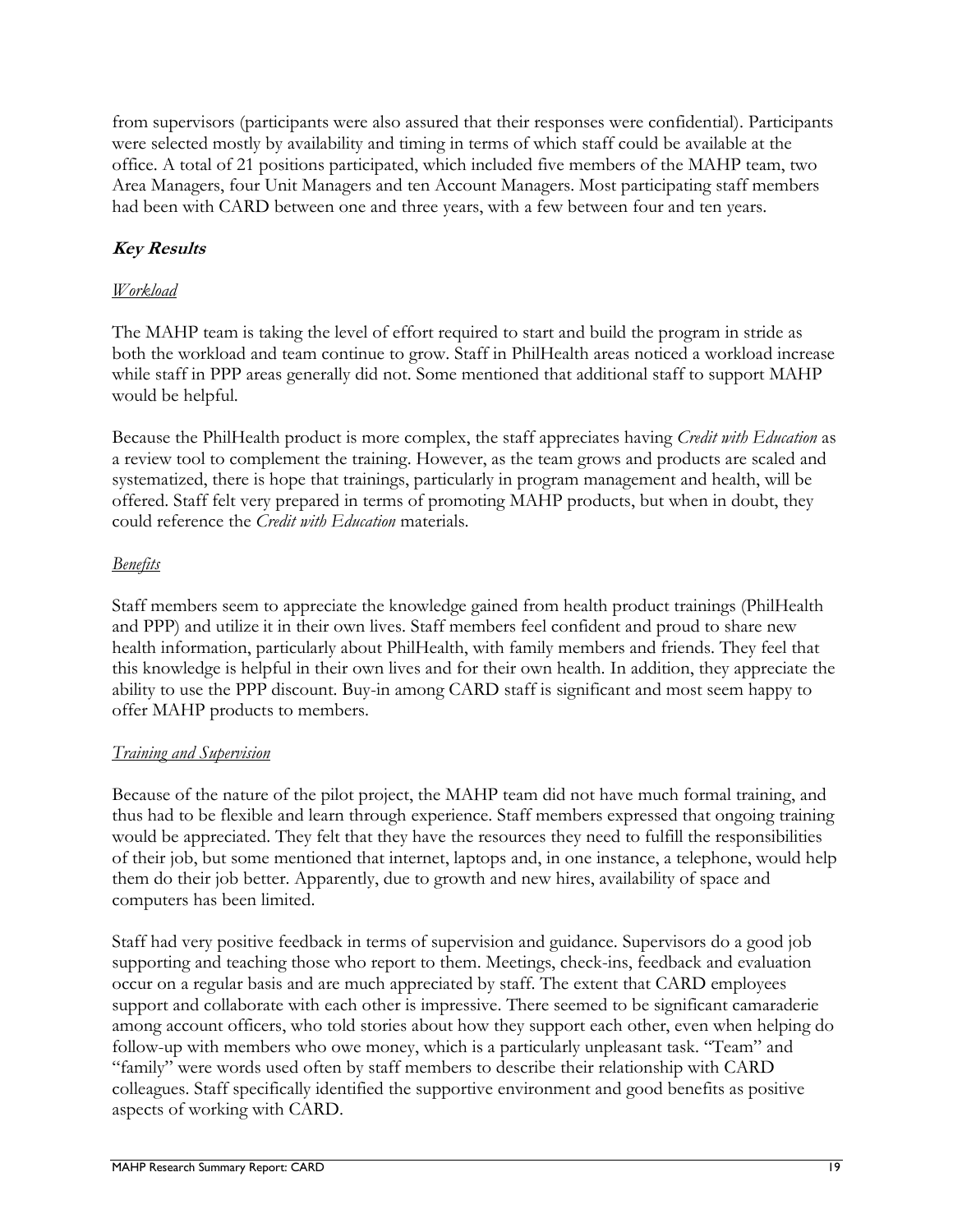#### *Challenges*

Several staff members mentioned the challenges encountered while working with PhilHealth, but felt the system has improved over the life of the project. They recommended that CARD open its own clinics and provide its own health micro-insurance instead of having partnerships, as difficulties occur. However, the MAHP team members noted that they realize the importance of being flexible and patient when working with partners. In addition, the MAHP team recommended that a set of guidelines be created on how to scale MAHP.

Regarding the PPP, some staff mentioned members' frustrations regarding the occasional small discounts that some providers offer. Others in the PPP area mentioned that there is great interest among members to have access to PhilHealth as well. The staff felt that the organization is good at listening to its members and addressing their needs, but one person suggested that CARD focus more on rural and harder-to-reach areas.

#### *Perception of Program Effects on Clients and the Organization*

CARD staff recognizes the positive impact that MAHP products have had on CARD members, their families and communities. Staff in the PhilHealth area felt that CARD membership has even increased due to the opportunity to access PhilHealth. They overwhelmingly agree that CARD's products and services support CARD in fulfilling its mission, and that members enjoy the variety of products they can access as CARD members. It was felt that the inclusion of health products and services has been a valuable asset.

#### **Competitor's Analysis**

#### **Methods**

In August 2009, Freedom from Hunger and CARD staff conducted a strategic competitor's analysis comparing CARD against three primary microfinance competitors in the Philippines (KMBI, TSKI and ASHI), as well as moneylenders and generalized rural banks. This analysis tool consisted of a matrix that compared information across all five entities on the eight Ps: product, price, promotion, place, positioning, physical evidence, people and process. Information to complete the tool was collected from individual conversations with a few key members of CARD management as well as from short interviews with a few randomly selected CARD clients. Six clients were interviewed separately from both the PPP and PhilHealth areas about competitors (three clients per area).

#### **Key Results**

#### *Perceptions of CARD Management*

The general opinion of CARD management is that there is not much competition from other major MFIs. Staff communicated that they "do not watch competitors" and, in fact, "they are not competitors, but friends, and we are sincere about this." Those interviewed placed an emphasis on CARD's ability and commitment to supporting, training and building the capacity of other MFIs.

CARD management believes that CARD's success is due in part to the many benefits the organization offers, which results in both client loyalty and increases in the number of new clients.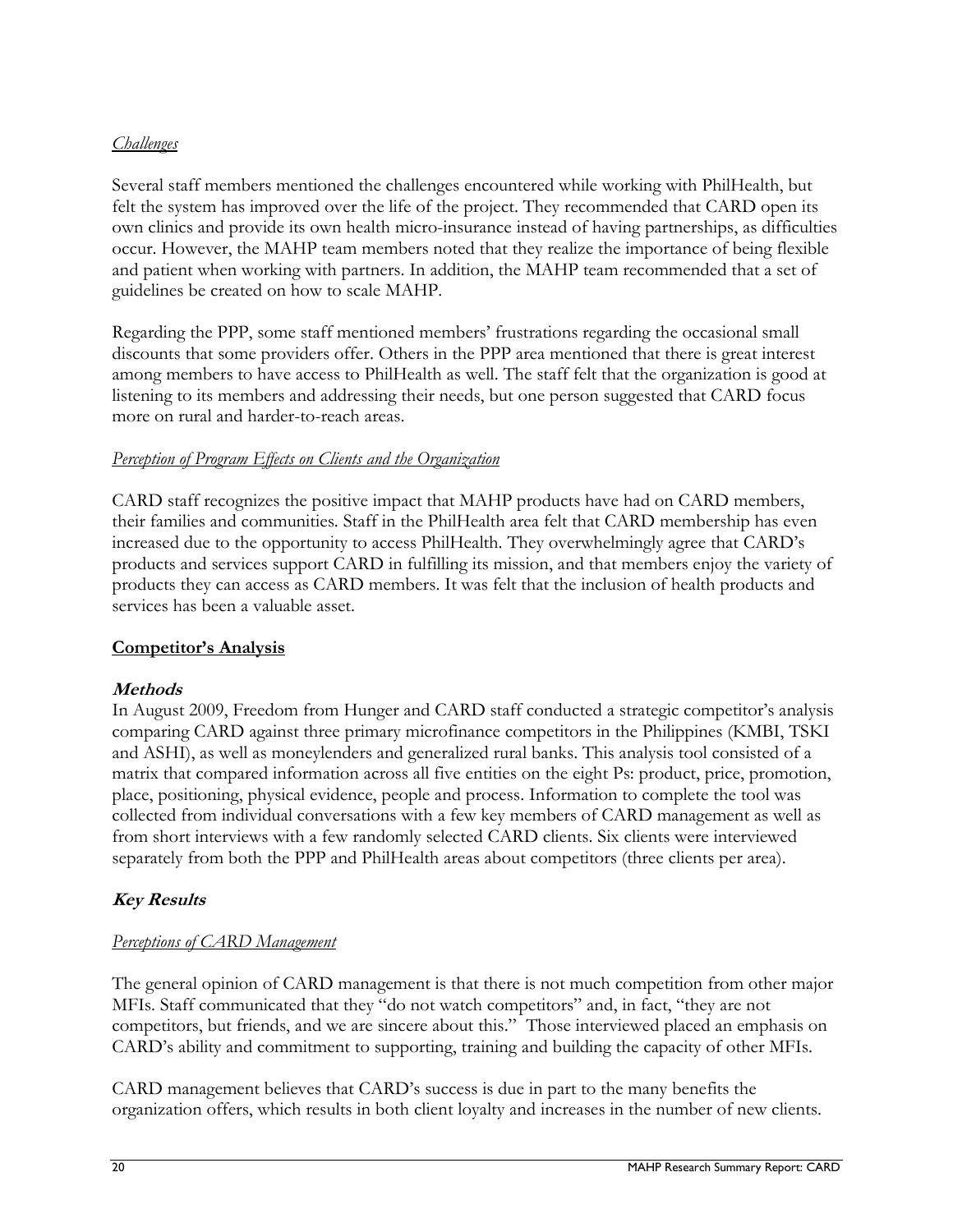In addition to providing good benefits, CARD works in areas in which other MFIs are absent. This is exemplified in CARD's new Agromicrofinance Center program, which reaches rural communities in Mindanao.

*Client Knowledge*

Based on the small number of informal discussions with clients, it seems as though clients in both the PPP and PhilHealth areas knew the major competitors (but expressed loyalty to CARD), and learned about them from friends and family (vs. advertisements). However, the clients interviewed did not know many particulars. They were unaware or didn't admit knowing the interest rates or the health products of other MFIs, although they knew that other organizations offered insurance. Additionally, those in the PhilHealth area said that the competitors did not provide education, but those in the PPP area knew that TSPI and TKI offered education.

#### *Matrix Results*

Each major MFI, including CARD, offers business loans, general savings and insurance of some sort, but it seems that CARD is the only MFI that gives health loans (at the time of the survey). TSKI has a program in partnership with PhilHealth, ASHI is exploring health service options but has an occasional medical mission, and KMBI is also exploring health options. It seems that CARD is the only MFI among major competitors offering an intensive education program for clients, although the other three major institutions have occasional workshops, leadership training and retreats. Moneylenders and rural banks only offer loans, with no savings, insurance, health services or education. Moneylenders make loans for almost any reason, but with steep repayment terms. Rural banks offer loans for various reasons, but not for health. Overall, CARD seems to be ahead of its competitors in terms of both number and sophistication of health services, and intensity and regularity of education offered to clients.

#### **Enabling Environment**

#### **Methods**

The purpose of the Enabling Environment study is to identify the elements of the regulatory, financial, business and health climates that can either leverage or damper CARD's efforts at reaching sustainability, scalability and client impact. Factors regarding internal changes within the MFI were also taken into consideration. This study primarily looks at how the enabling environment affects two key stakeholders: CARD MRI (MFI overall) and CARD clients. The study was carried out and compiled in August 2009 by Freedom from Hunger staff through key informant interviews with CARD staff members, health providers and CARD clients. Issues documented in the environmental study do not include those that existed before the design and implementation of the MAHP innovations.

### **Key Results**

### *Financial and Regulatory Climate*

CARD has built an impressive credit line and strong relationships with lenders, and now mostly borrows from banks, with little dependency on grants or donations. Success with these bank partnerships was facilitated in part by a new government policy that instructed banks to go into microfinance lending. The government has become interested in microfinance and small enterprise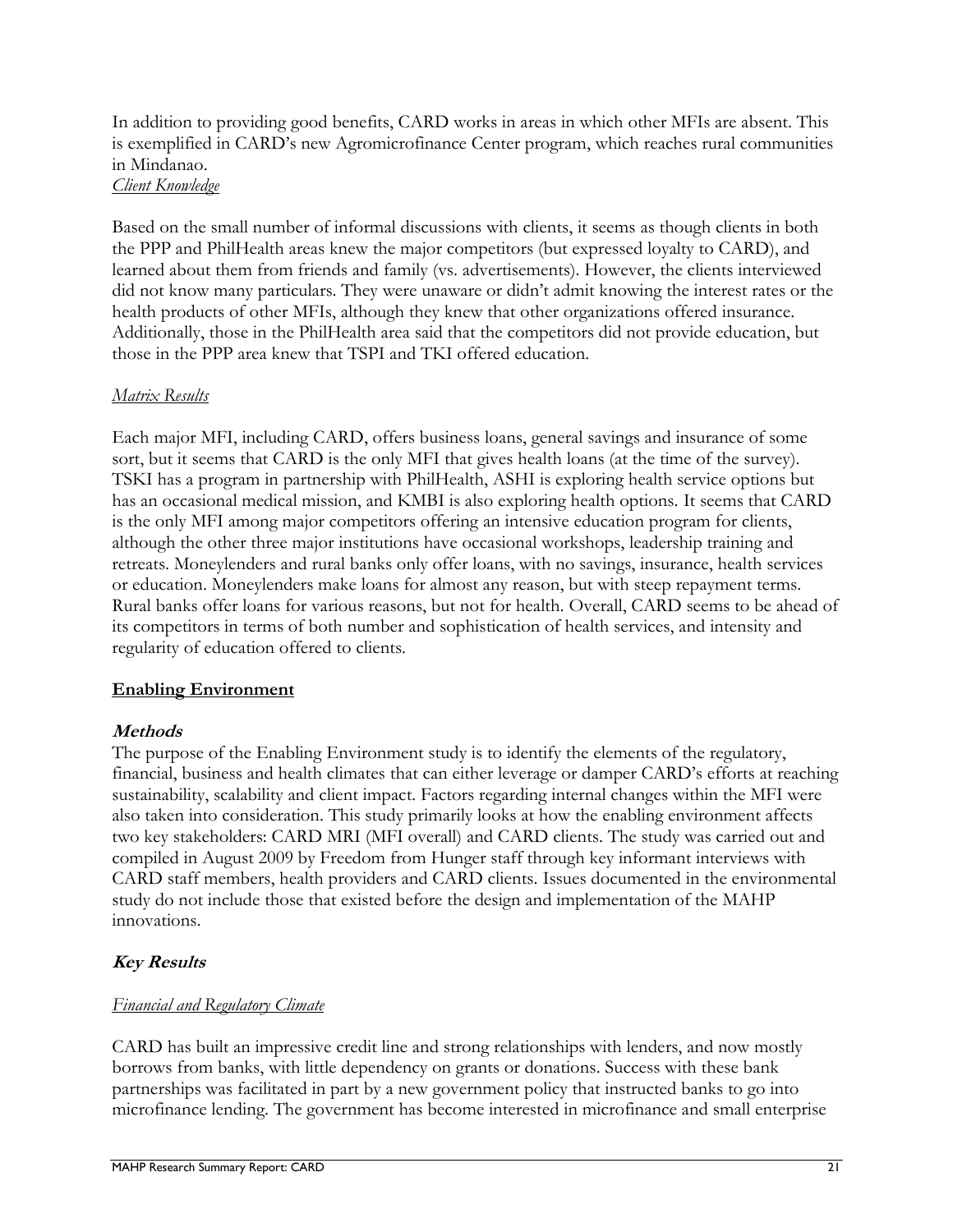and instructed banks that 8 percent of their total loan portfolios must go to MFIs and other organizations. This initiative has been of great benefit to CARD. In addition, the interest rate is low; it dropped about 1 percent since 2008 (in an attempt to make the market liquid to encourage lending), which is advantageous for borrowers like CARD. Additionally, while there are fewer foreign investments since 2006 due to the financial crisis, CARD does not feel any great impact due to its access to credit lines.

#### *Internal Changes*

Even with some increases in membership, last year CARD grew by only 7 percent, which is low compared to the 30 percent planned growth the MFI has enjoyed in previous years. CARD passed on the declining interest rate to their clients and subsequently clients now enjoy a reduced interest rate of 28 percent instead of 32 percent from the previous year. CARD has grown and expanded significantly since the inception of the MAHP pilot project, doubling both its client base and portfolio between 2006 and 2009. While such growth has the potential to destabilize an MFI, CARD has not encountered any significant problems.

The MAHP program, as of August 2009, has two full-time and seven part-time staff members who support the expanding program. CARD has recently added an "affordable medicines" component to MAHP as well as a medical clinic program available to employees at select offices. CARD noted that there have been some natural growing pains with the significant increase in MAHP staff, and that trainings and integration of new staff with current staff in terms of alignment of values is important yet time-consuming.

#### *Client Perceptions*

For the most part, CARD clients did not feel significantly affected by the global financial crisis. Clients were able to continue more or less as normal, though they may have been more cautious with their spending. The purchasing power is lower, and people are managing, though buying a little less. Food prices rose; however, they have since stabilized. There were reports of high fuel and commodity prices and some mentioned eating less meat as a result. Some clients took out larger loans after the crisis, but many others scaled back and took out smaller loans, and no generalizations could be made.

#### *Health Product Environment*

PhilHealth has been a popular product among CARD clients; however, there are some outside factors which might have affected take-up of the product. For example, offers by politicians to provide free PhilHealth memberships to the poor, as well as the PhilHealth Indigent Program for which people can qualify for a one-year membership with potential for renewal, could be curbing expansion of CARD PhilHealth. Additionally, some private insurance companies have closed down and possibly affected people's trust in insurance. Politics and government regulations are challenges and some are concerned that PhilHealth is in danger of collapsing if there is not appropriate followthrough to fix current problems in the system.

In August 2009, there was an executive order from the government mandating the accessibility of cheaper medicines. Setting up pharmacies through client stores and possibly partner health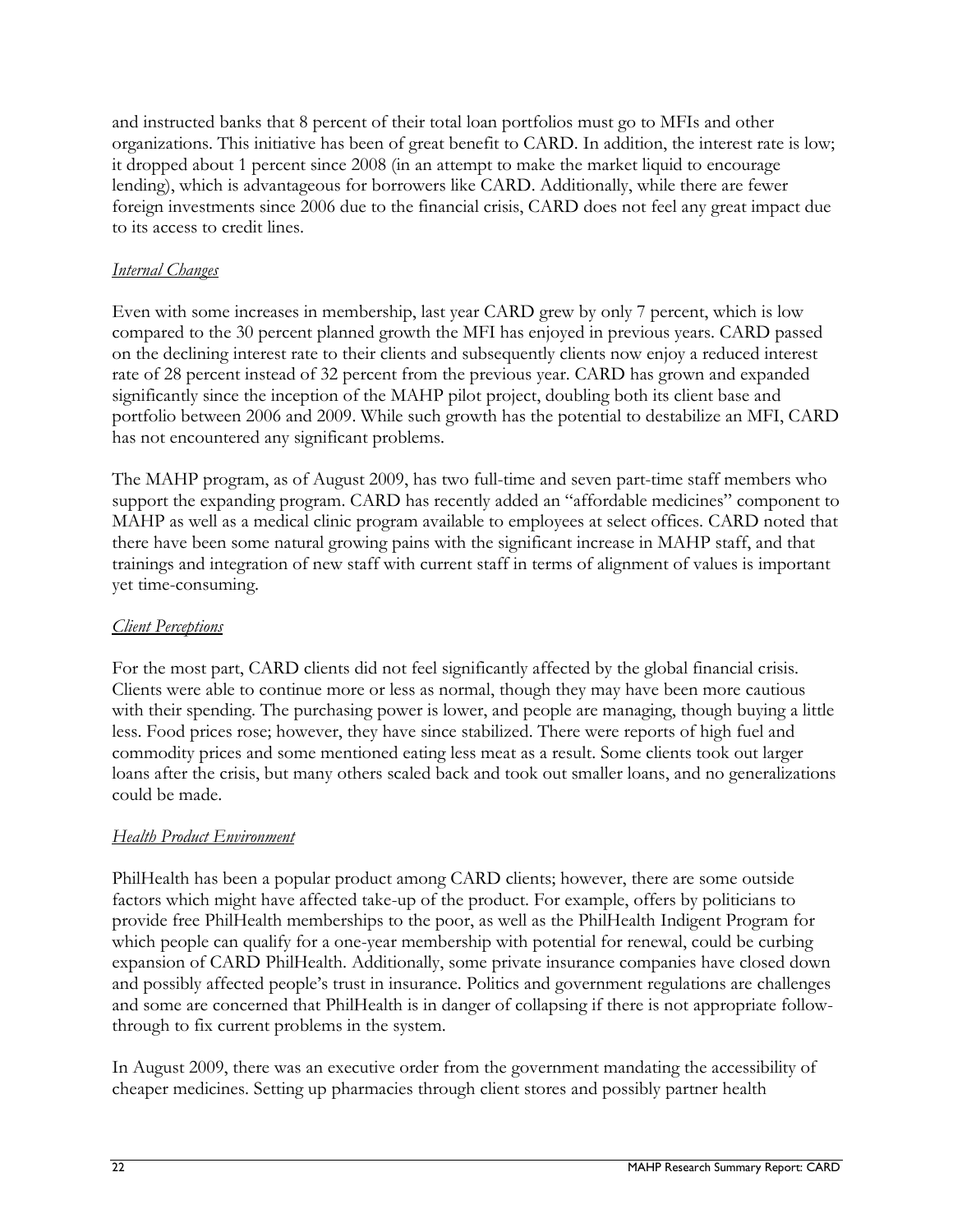providers, CARD plans to promote generic drugs and improve accessibility. By February 2010, CARD had trained 13 pharmacy aides and one pharmacist. *Health Climate*

The health climate in the Philippines does not appear to have changed considerably during the time period of the project. Dengue Fever continues to be a prevalent illness and, more significantly, chronic disease continues to affect a number of CARD clients. The H1N1 influenza, or swine flu, spread to the Philippines and in many cases affected CARD clients and family members, but CARD responded quickly with an education module, which made people feel more knowledgeable and prepared.

#### *Overall*

Over the time period of the MAHP project, CARD continued to attract new capital, continued to expand its client base, and prospered overall. The stability and continued influx of funds undoubtedly contributed to the ability to expand the MAHP staff capacity. Despite administrative challenges with PhilHealth, CARD has been able to continue to increase enrollment in the program, increased PPP membership to 172 healthcare professionals in old and new regions, and started the affordable medicines project. Even if growth of the CARD PhilHealth program has not been as fast as preferred, no major obstacles have prevented CARD from launching, maintaining and growing the various components of the CARD MAHP project. CARD also believes that MAHP has helped attract new clients and encourages veteran clients to stay with the MFI.

#### **Progress Out of Poverty IndexTM**

#### **Methodology**

Another question considered in evaluating the MAHP products is whether they reach the very poor. In an attempt to answer this question, part of the data-collection efforts included pulling a sample of clients in the PhilHealth and PPP areas to look at poverty levels. The poverty assessment tool used to estimate the income levels of the clients was the Progress Out of Poverty Index<sup>TM</sup> (PPI) scorecard. The scorecard is a 10-question survey that estimates the likelihood that a household has income below a given poverty line. **<sup>1</sup>** CARD has all its clients fill out a scorecard as part of the initial application process to take out a loan and then keeps the score in its MIS.

CARD Research Staff queried the MIS for 27 clients in some of the original PhilHealth areas and 27 in some of the original PPP areas to simply gauge the income levels of the clients in those areas. For PhilHealth, the data is from the branches of Dolores, Candelaria and Victoria; for PPP, the data is based on branches of Catanauan, Mulanay and San Narciso. See Table 8 below for results.

 $\overline{a}$ <sup>1</sup> Schreiner, Mark. February 2009. "A Simple Poverty Scorecard from the Philippines." <[http://www.microfinance.com/English/Papers/Scoring\\_Poverty\\_Philippines.pdf](http://www.microfinance.com/English/Papers/Scoring_Poverty_Philippines.pdf).> (May 6,2010)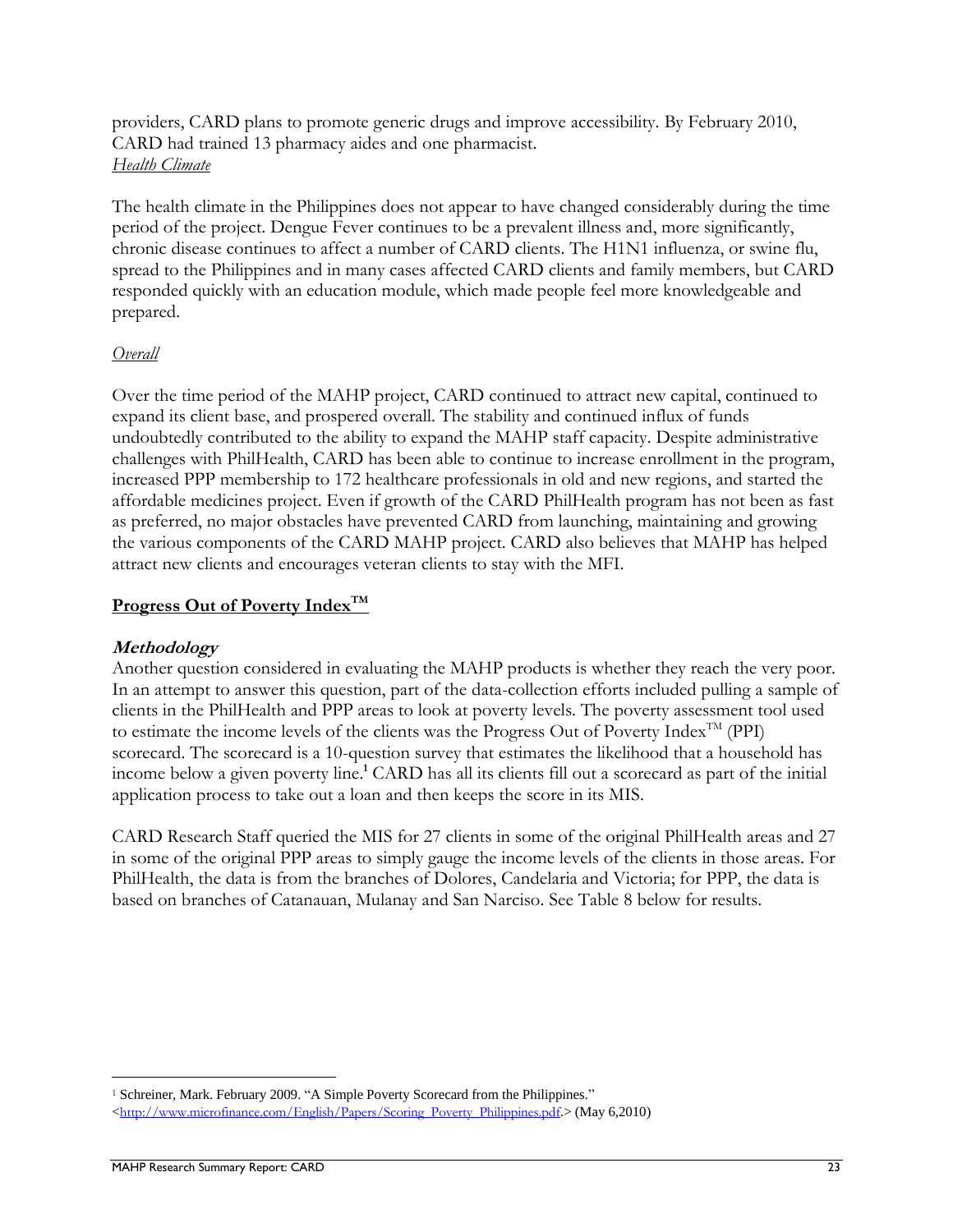### **Key Results**

|                                                                | PhilHealth    | <b>PPP</b>        |
|----------------------------------------------------------------|---------------|-------------------|
| Very Poor (below food line, or FL)                             | $8\%$         | $8\%$             |
| Moderately Poor (between FL and national poverty line, or NPL) | $8\%$         | $37\%$ .          |
| Between NPL and \$2.50/day                                     | $\mathcal{P}$ | $\sigma_{\alpha}$ |
| Between \$2.50 and \$3.75/day                                  | 40%           | 18%               |
| $$3.75/day$ and above                                          | 33%           | 18%               |

#### **Table 8: Poverty Likelihoods of a Sample of Clients with Access to MAHP Services**

The data shows that in the three areas of PhilHealth, approximately 8 percent are considered very poor and another 8 percent are considered moderately poor. For the three areas of the PPP, approximately 8 percent are very poor and 37 percent are moderately poor. It was well known at the initial rollout of these two products and services that the PhilHealth areas were wealthier than those in the PPP areas; therefore, these outcomes are not unexpected.

Whereas the areas in which these products and services are offered do have populations of very poor or moderately poor, the clients sampled for these results did not necessarily take up PhilHealth insurance or visit a PPP doctor (these factors are unknown of the sample). In order to make a stronger conclusion that these products reached the very or moderately poor, and to understand by what proportion, it is suggested to query the PPI score of clients who have purchased CARD PhilHealth and also query members who have visited a PPP doctor. However, these data points must also be in the MIS profiles of members or one must find members who have used these services and later look up their PPI scores.

# **ANALYSIS**

This section synthesizes key results from the client-level and institutional assessment research activities in order to provide a more holistic understanding of the performance and reception of these health protection products and services at CARD. The research designs and data-collection methods vary in rigor and the outcomes are spoken of in general terms as indications of program performance. As mentioned before, we are cautious not to overstate the meaning of the data but attempt to use it to provide insight into understanding how the clients use the products and services and their general satisfaction with them.

# **CARD PhilHealth Program**

Access to PhilHealth Insurance through CARD is seen as affordable and useful and provides a sense of protection to its user in a medical emergency. Clients appreciate the payment structure, with the flexibility to pay the premium weekly through CARD rather than quarterly (or yearly) through PhilHealth. They also find the loan to be within their capacity to repay. An overwhelming majority of members interviewed are generally satisfied with the product, would renew their policy and would also recommend it to a family member or friend. Even clients outside of areas in which PhilHealth is offered are asking for access to the product.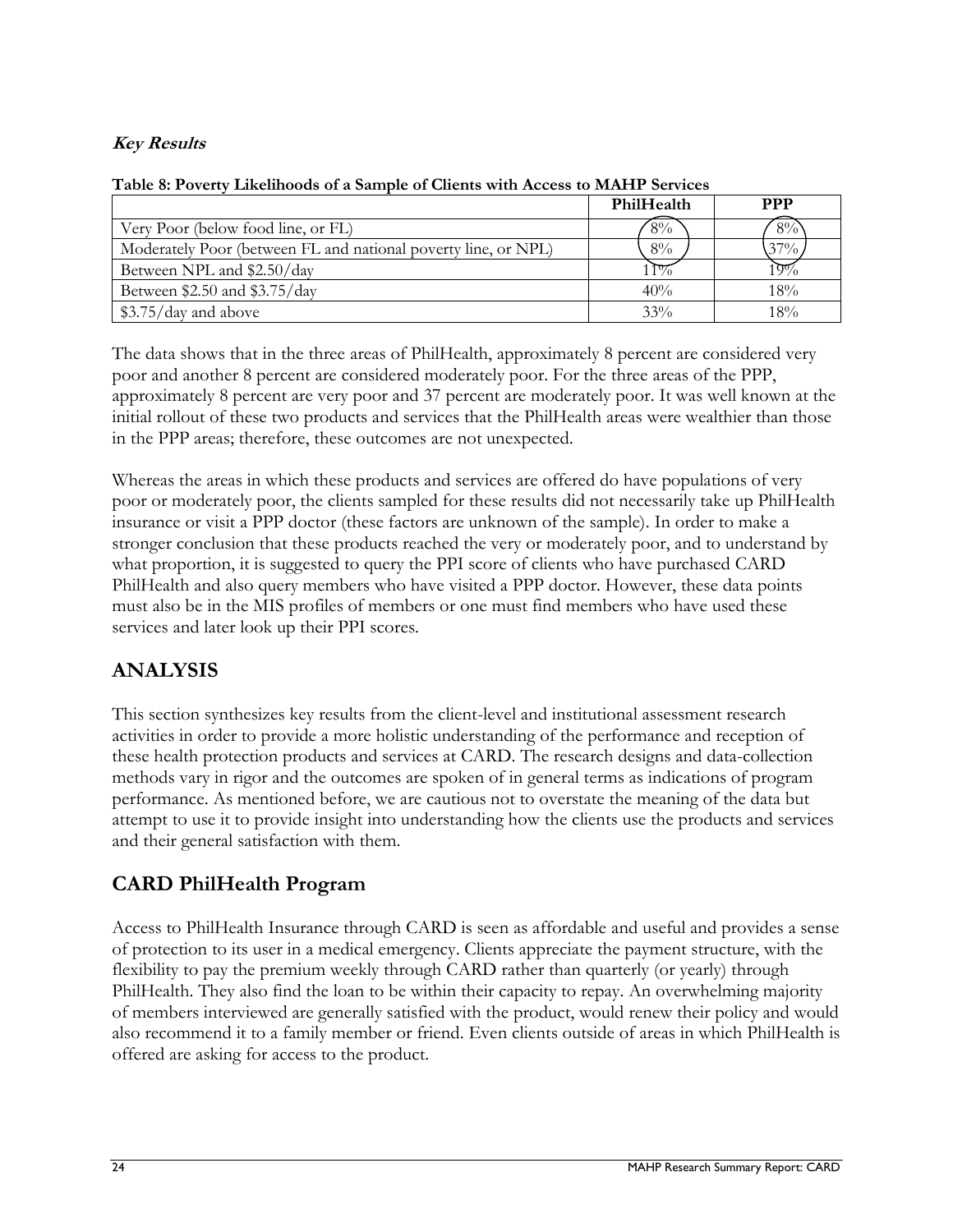Although most CARD members surveyed with CARD PhilHealth claimed that having the insurance made them feel more secure in dealing with a medical emergency, many could use expanded coverage. Clients must fall back on savings and borrowing from family and friends to cover the additional costs, as well as potentially use funds from business loans. Clients continue to worry about health costs in general. However, many clients feel having the insurance has ultimately saved them money and that they have received something in return for what they have paid.

Enrollment continues to be a challenge, but this challenge can be confronted with efforts to further promote the product and educate clients. Some CARD members unknowingly already have access to PhilHealth through other means before they enroll, causing them to dis-enroll at a later date. Some members claim they are not enrolled because they do not know much about the product and some claim to have difficulty processing papers. Those issues can be alleviated with more and better communication between clients and staff.

Overall staff satisfaction with the financial and human resources devoted to the CARD PhilHealth program has added to its successful implementation thus far. The staff appreciates how the product aligns with CARD's mission and believes in its positive impact on clients. Although the staff recognizes difficulties in the partnership with PhilHealth and potential instability that it may bring, the staff has confidence in CARD's management of the program.

Two key points of learning about the CARD PhilHealth program from this research are: 1) people may not understand insurance or its value to them and 2) there is room for much greater outreach for the CARD PhilHealth program. Considering that understanding insurance and its value can be a big barrier to uptake of an insurance product, it is quite important to educate members on thoughtfully understanding CARD's specific products and health insurance in general.

CARD's promotion has been effective, but more advertising to deepen member understanding is crucial to expand client outreach. Gaining more clients can be difficult; even if insurance is affordable, there are still challenges in enrolling 100 percent of your eligible member base. However, the payment structure and logistical help from CARD staff are eminent benefits of CARD's PhilHealth program and will continue to attract more members to the product.

# **Preferred Provider Program**

From the research, most of the clients, doctors and CARD staff had an overall positive perspective of the PPP. Those few members interviewed said the doctors provided good service at an affordable rate and would recommend those services to another CARD member. Data from the mini-surveys found that about 85 percent of CARD members would recommend a family member see a doctor in the PPP, even though only approximately one-fourth had actually seen one of the doctors. This implies that CARD members have strong faith in CARD recommendations and may not necessarily need to "see for themselves" in order to endorse a CARD program.

The few doctors interviewed one year into the program expressed satisfaction with the program, enjoyed the new clientele base and appreciated contributing to the social mission. Many said they would continue participating in the program "for as long as they could" and would recommend other doctors participate. Some doctors mentioned a few problems with patients, however, such as patients forgetting their ID cards and asking for unreasonable discounts. They also mentioned that a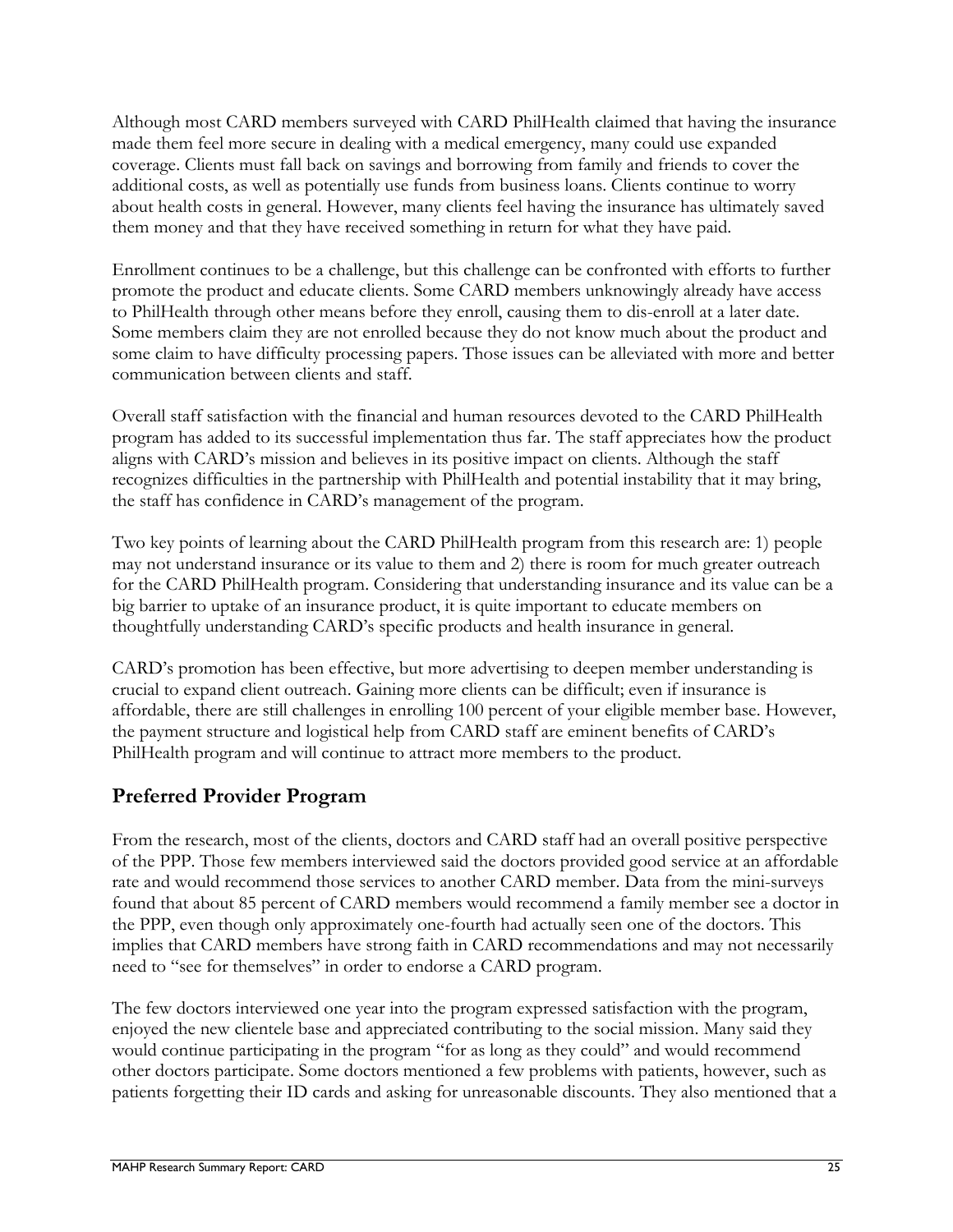pre-payment system could be useful. One medical laboratory cited difficulty breaking even after offering the discount, but considering that twelve laboratories were active in the program as of June 2010, it is assumed that the others found a way to effectively incorporate the discount into their business. The health care providers have also shown their satisfaction with the program by maintaining membership; by June 2010, 239 providers were enrolled and only 4 had dropped out since the inception of the program.

CARD staff implementing the PPP are appreciative and strong believers in the program. They claim the program has an impact on clients, and think that it has encouraged clients to become more health-conscious. The staff enjoy and utilize their benefits of medical discounts for themselves and their family members. Staff also mentioned that they have not noticed a workload increase after starting the program, but they do have to sometimes remind members to bring their identification cards to the provider visits. The majority of the program coordination falls on a few individuals at the MAHP office who recruit new providers, maintain provider relationships and, when necessary, facilitate communication between the providers and CARD.

Although we know that the PPP seems to be appreciated by staff, and clients seem willing to recommend it, we cannot learn much from this research about clients who had actually visited doctors. The few interviewed seem satisfied by the services, but we are unable to address the issue of why some have not used the program services. Are the costs low enough to be effective? Are doctors within a reasonable distance to be able to travel to for a visit? One major barrier to use could be the perception of preventive care services. The Bondoc Peninsula Products and Services survey showed that only 25 percent of those interviewed sought preventive services. Perhaps further education of the benefits of preventive care could lead to more provider visits. The PPP goes handin-hand with the ability to promote preventive care, since members could seek services from recommended providers.

The PPP has the potential to meet member needs because it addresses health service issues that CARD members continue to struggle with, such as poor delivery of services and the hardship of affording services (lack of money) by offering discounted prices with trusted and recommended doctors. With increased promotional efforts and continued increases in available healthcare providers, we could expect uptake to increase over time. Additionally, the program could be implemented in areas in which PhilHealth hospitalization insurance exists as a way to complement the types of healthcare services available to members. CARD sets itself apart as the only one of its major competitors to offer a discounted provider program, and CARD management is committed to the program with plans to expand it institution-wide.

# **PBH and UHS Education**

Although many clients who participated in the pre- and post-mini-survey had high levels of knowledge in the relevant areas before the education was administered, the outcomes and tests of statistical significance suggested real changes in some key behaviors, such as saving money as a way to prepare for a future illness and exhibiting effective negotiation skills. These results are encouraging, both in terms of more positive behavior for clients and also in the efficacy of the *Plan for Better Health* and *Using Health Care Services* education modules.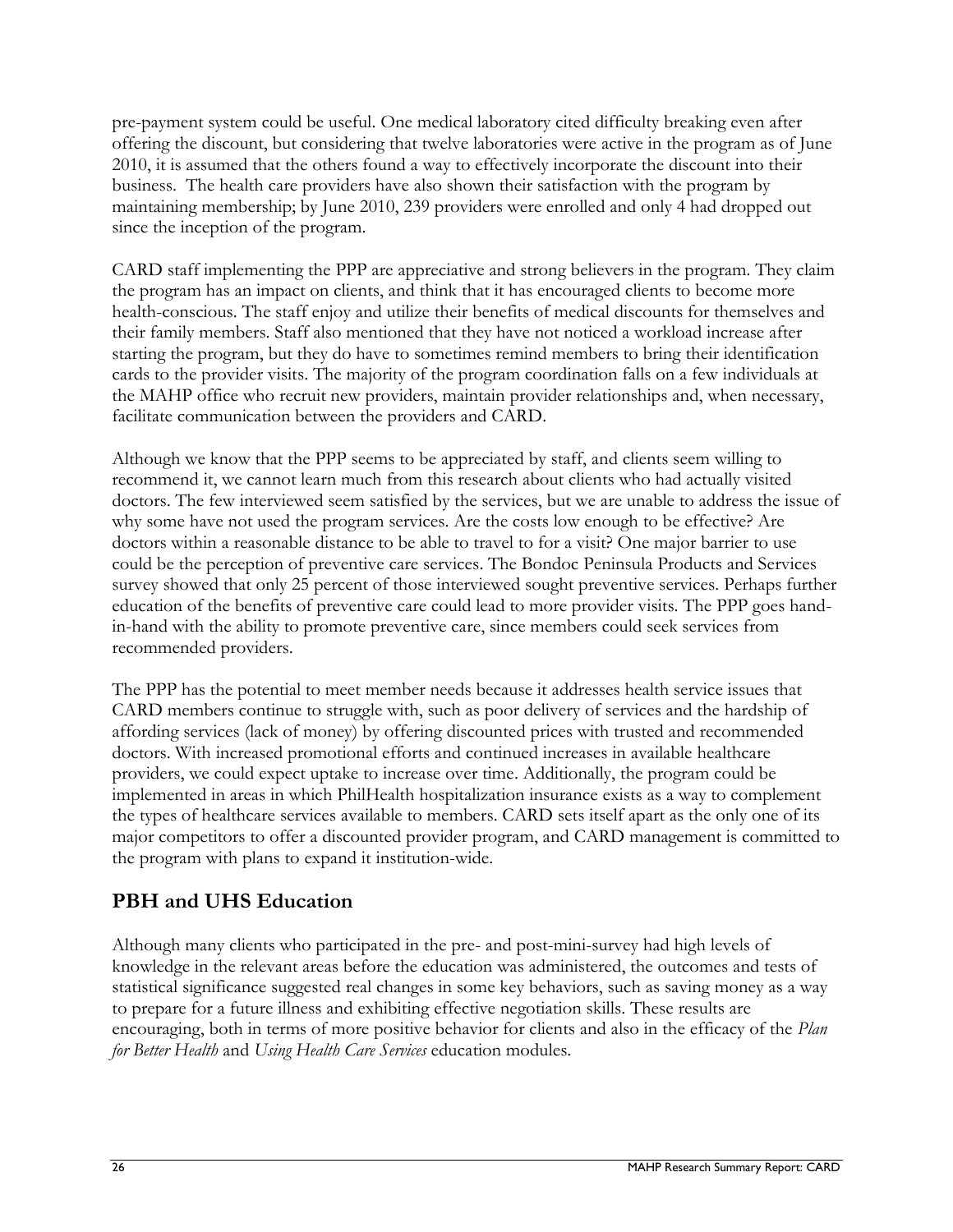The PBH and UHS education modules are also complementary to the PPP; they aim to help CARD members financially prepare their families for illnesses as well as help them understand healthcare services available in the community (such as the PPP). Not only do the modules help the CARD member learn to use the PPP, but using the PPP after receiving the education potentially helps cement the new knowledge (and potential behaviors) in the member's mind. Being able to visit a provider gives a member the opportunity to utilize new skills of negotiation and knowledge on what to expect of a healthcare provider during a visit. It would be beneficial for all CARD clients to receive this education; however, it would be particularly useful for those in areas of the PPP.

CARD has a competitive advantage in the market when offering an intensive education program for clients. CARD has offered the *Credit with Education* program since 2000, and these modules continue towards this trend. It would be beneficial for CARD and its members to continue to offer the PBH and UHS education throughout the institution.

# **CONCLUSION**

It is evident from the research results that CARD has executed a highly successful pilot program of health protection products and services. High levels of member satisfaction and willingness to recommend CARD's products indicate that the PhilHealth, PPP and health education programs are appreciated and well-received. Members feel that the CARD PhilHealth program provides security in a medical emergency, that it saves them money, offers an affordable and preferred payment structure, and even though some would like expanded coverage, many members outside of PhilHealth areas would also like access to it. The PPP is seen as providing quality service at an affordable rate, many members would recommend it without having used it themselves, and the providers themselves appreciate how participation contributes to their social mission as well as expands their client base. Education on PBH and UHS has led to potential positive changes in key behaviors that help clients to prepare for the financial impact of illness by saving in advance and to negotiate for needed services,, and education for the PhilHealth program helps increase both member and staff understanding of the insurance. CARD staff members appreciate and use MAHP products and services, believe they contribute to member retention, and see them as aligning with CARD's mission while ultimately having a positive impact on members. Both the deep commitment from CARD management and the environment in which the products were introduced enabled the ability to hire appropriate staff to successfully implement the programs, which have helped set CARD apart from its main competitors in the Philippines.

CARD's commitment and effective management of the products and services allowed them to scale up the MAHP innovations and even introduce new components before the end of the pilot program. By the end of December 2009, CARD had enrolled 13,651 members in PhilHealth providing health insurance coverage to approximately 68,250 individuals when taking into account covered family members, and provided access for 138,774 members to quality, discounted services of 151 approved physicians, dentists, optometrists, hospitals, registered nurses, maternity clinics and laboratories. Thousands of clients in the Bondoc peninsula area bers received PBH and UHS education, with plans for many more to receive it as well as sessions on other health education topics. An affordable medicines project was developed and launched, bringing discounts and availability of both generic prescription and over-the-counter drugs to CARD members through pharmacies and some CARD members' stores. CARD also added health clinics at two offices that provide staff services, such as follow-up checks after annual physical examinations, blood pressure